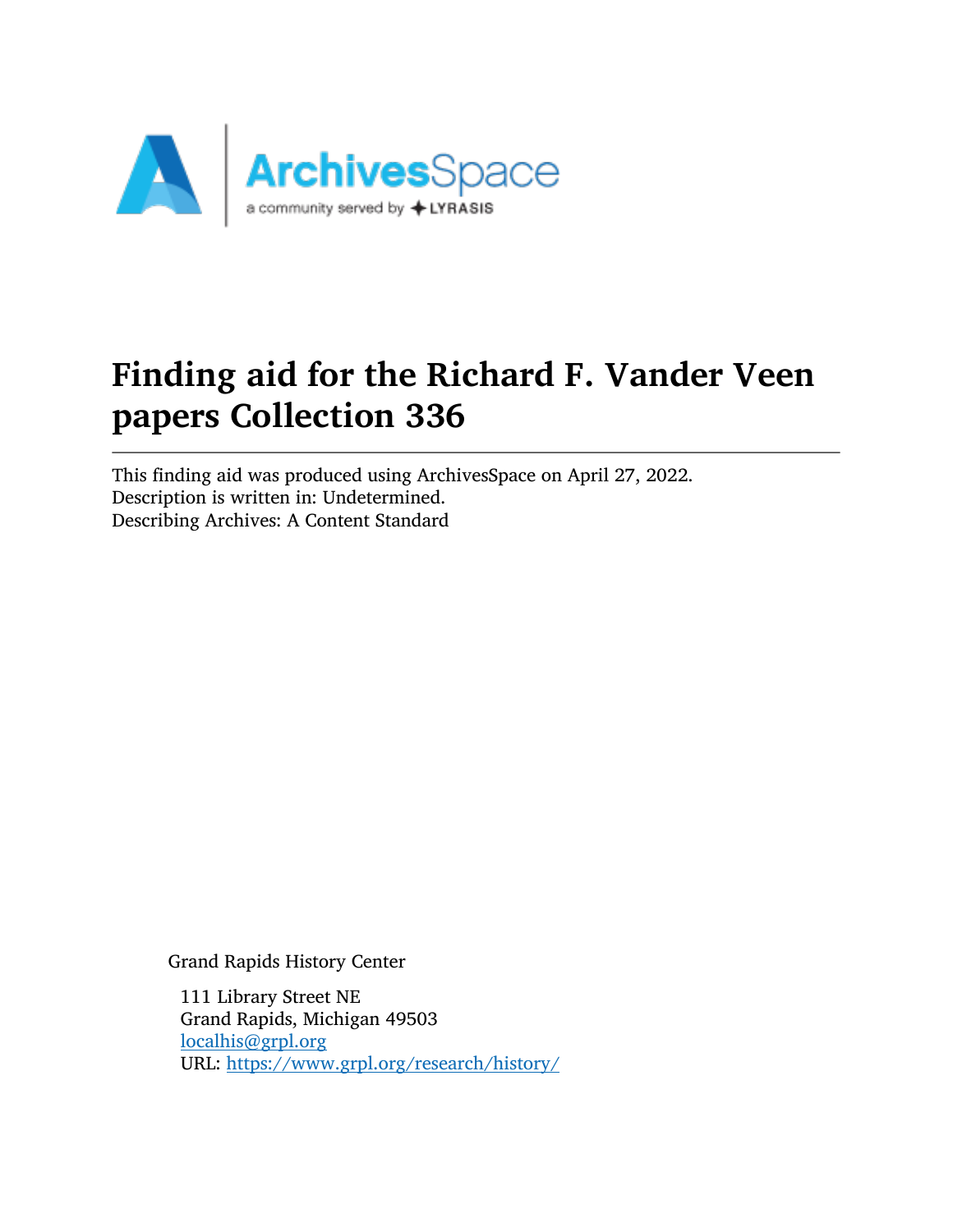## <span id="page-1-0"></span>**Table of Contents**

| $\overline{4}$ |
|----------------|
|                |
|                |
|                |
|                |
|                |
|                |
|                |
|                |
|                |
|                |
|                |
|                |
|                |
|                |
|                |
|                |
|                |
|                |
|                |
|                |
|                |
|                |
|                |
|                |
|                |
| 17             |
| 17             |
|                |
|                |
| 17             |
| 18             |
| 19             |
|                |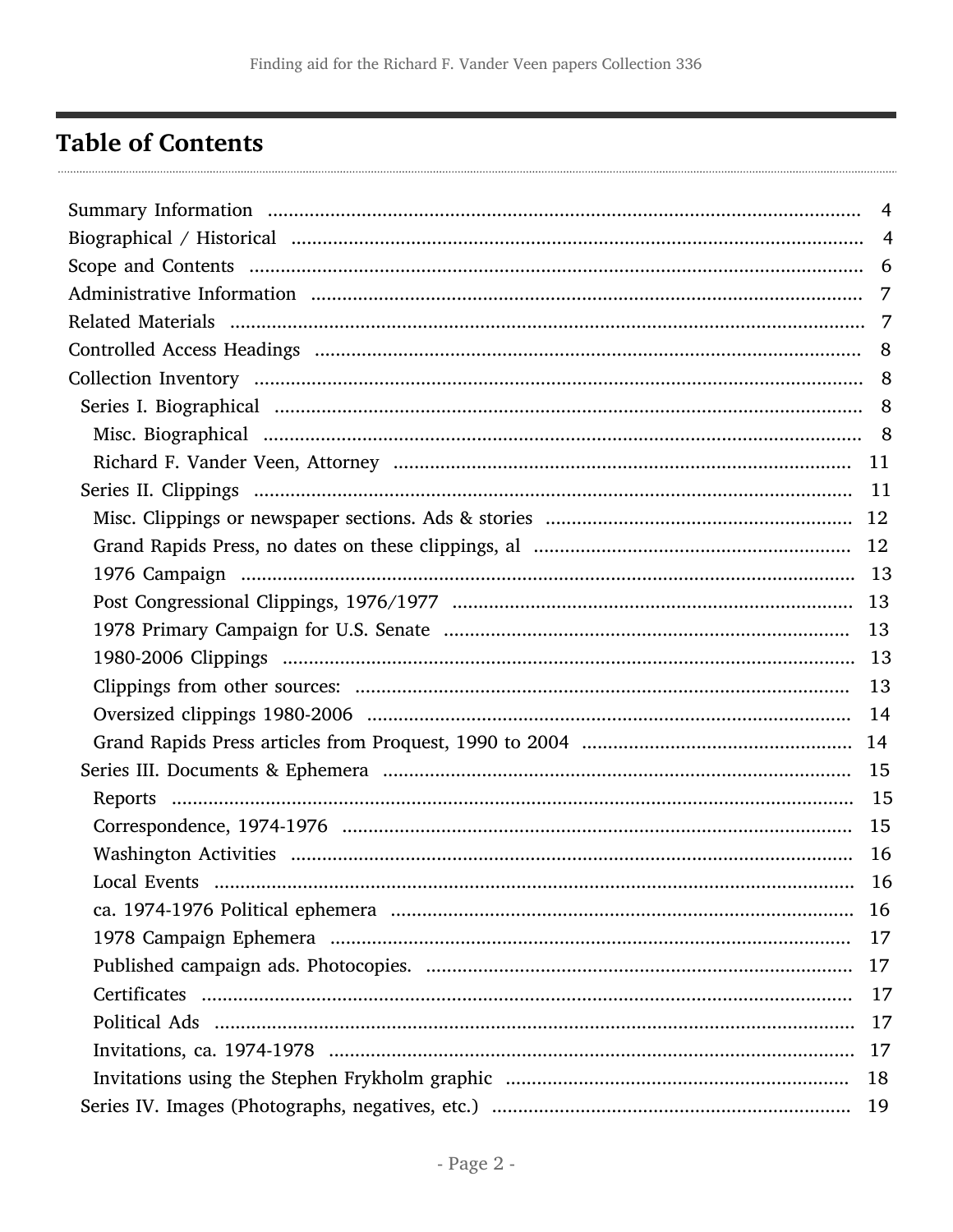| Richard Vanderveen with his brothers, James & Robert. Oversized Photos.  19 |    |
|-----------------------------------------------------------------------------|----|
|                                                                             |    |
|                                                                             |    |
|                                                                             |    |
|                                                                             |    |
|                                                                             |    |
|                                                                             |    |
|                                                                             |    |
|                                                                             |    |
|                                                                             |    |
|                                                                             |    |
|                                                                             |    |
|                                                                             |    |
|                                                                             |    |
|                                                                             |    |
|                                                                             |    |
|                                                                             |    |
|                                                                             |    |
|                                                                             |    |
|                                                                             |    |
|                                                                             |    |
|                                                                             |    |
|                                                                             |    |
|                                                                             |    |
|                                                                             |    |
|                                                                             | 25 |
|                                                                             | 26 |
|                                                                             | 26 |
|                                                                             | 27 |
|                                                                             | 27 |
|                                                                             | 27 |
|                                                                             | 28 |
|                                                                             |    |
|                                                                             | 28 |
|                                                                             | 28 |
|                                                                             | 29 |
|                                                                             | 29 |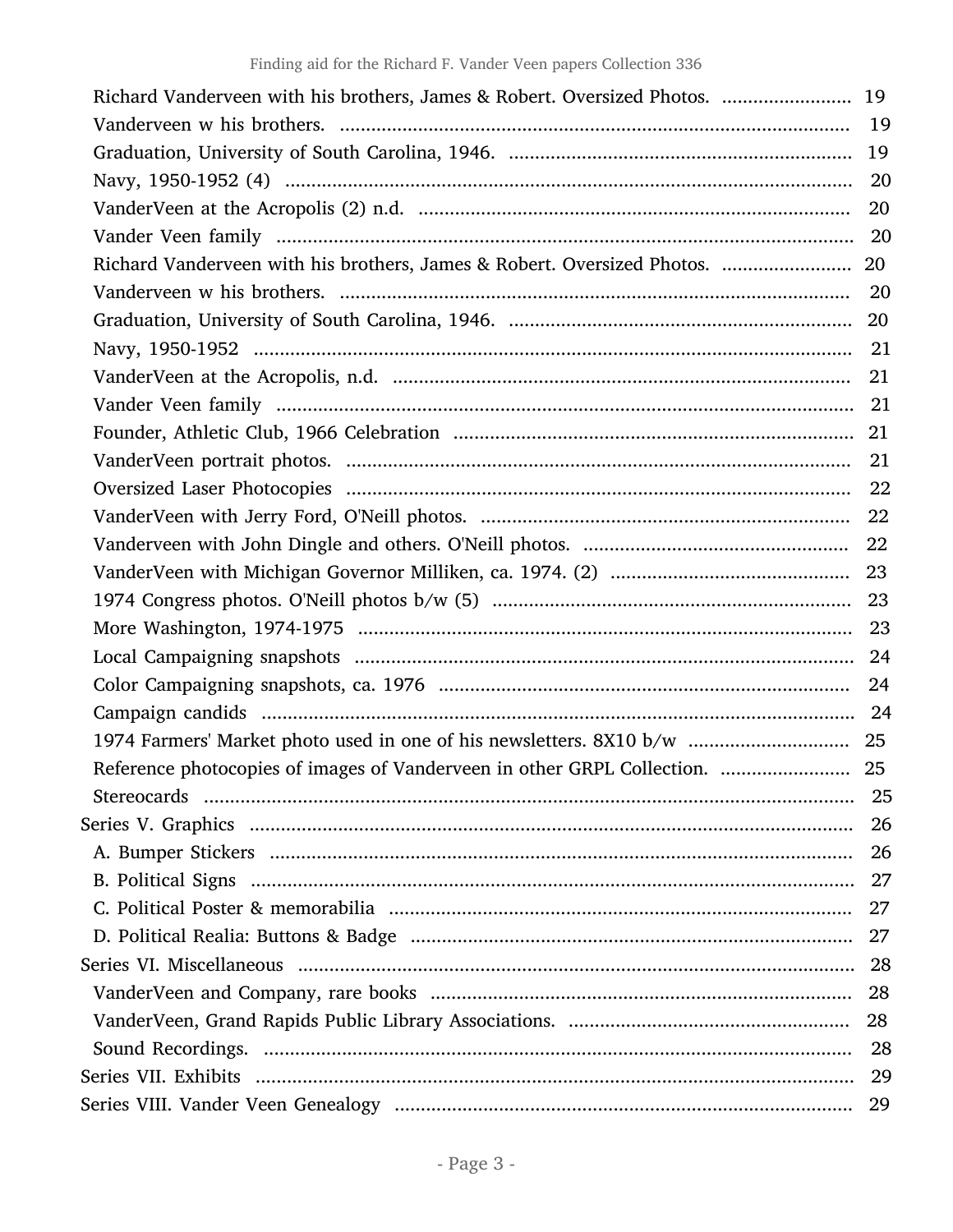### <span id="page-3-0"></span>Summary Information

| <b>Repository:</b>                  | <b>Grand Rapids History Center</b>                                                                                                                                                                                                                                                                                                                                                                                                                                                                                                                                                                                                                                                                                                                                                                                                                                                                                                                        |
|-------------------------------------|-----------------------------------------------------------------------------------------------------------------------------------------------------------------------------------------------------------------------------------------------------------------------------------------------------------------------------------------------------------------------------------------------------------------------------------------------------------------------------------------------------------------------------------------------------------------------------------------------------------------------------------------------------------------------------------------------------------------------------------------------------------------------------------------------------------------------------------------------------------------------------------------------------------------------------------------------------------|
| <b>Creator:</b>                     | VanderVeen, Richard                                                                                                                                                                                                                                                                                                                                                                                                                                                                                                                                                                                                                                                                                                                                                                                                                                                                                                                                       |
| Title:                              | Richard F. Vander Veen papers                                                                                                                                                                                                                                                                                                                                                                                                                                                                                                                                                                                                                                                                                                                                                                                                                                                                                                                             |
| ID:                                 | <b>Collection 336</b>                                                                                                                                                                                                                                                                                                                                                                                                                                                                                                                                                                                                                                                                                                                                                                                                                                                                                                                                     |
| Date [inclusive]:                   | circa 1922-2006                                                                                                                                                                                                                                                                                                                                                                                                                                                                                                                                                                                                                                                                                                                                                                                                                                                                                                                                           |
| Physical<br>Description:            | 3.7 Linear Feet Six boxes plus flat files                                                                                                                                                                                                                                                                                                                                                                                                                                                                                                                                                                                                                                                                                                                                                                                                                                                                                                                 |
| Language of the<br><b>Material:</b> | English.                                                                                                                                                                                                                                                                                                                                                                                                                                                                                                                                                                                                                                                                                                                                                                                                                                                                                                                                                  |
| Abstract:                           | Richard F. Vander Veen (1922-2006) was a Grand Rapids,<br>Michigan lawyer and politician. He served as the Democractic<br>Congressman from the 5th District of Michigan from 1974 to<br>1977. Beyond his political activities, Vander Veen was devoted<br>to his family, headed a law firm, was a rare bookman, loved<br>sailing and headed an alternative energy company later in<br>life. He was particularly important to the Grand Rapids Public<br>Library, having been primarily responsible for developing the<br>Ryerson Library Foundation as a funding arm of the library.<br>The Vander Veen Center for the Book, on the fourth floor of<br>the library, serves as a meeting space for organizations and<br>programs, particularly those which celebrate authors and books.<br>Vander Veen's papers document his personal life and political<br>career through newspaper clippings, images and memorabilia<br>collected by him and his family. |

^ [Return to Table of Contents](#page-1-0)

## <span id="page-3-1"></span>Biographical / Historical

Richard Franklin Vander Veen (Dick) was born November 26, 1922 in Grand Rapids, Michigan, the son of Richard Franklin Vander Veen and Nettie Moerdyk. He had two younger brothers, Robert and James. During the Depression the family moved to Muskegon, Michigan. Living near the Great Lakes may have influenced the brothers in their later choice of military service; all three were in the Navy during World War II. In his youth Dick worked at the Highland Park Dairy (A&W) and was active in theater productions at Muskegon High School. It was during a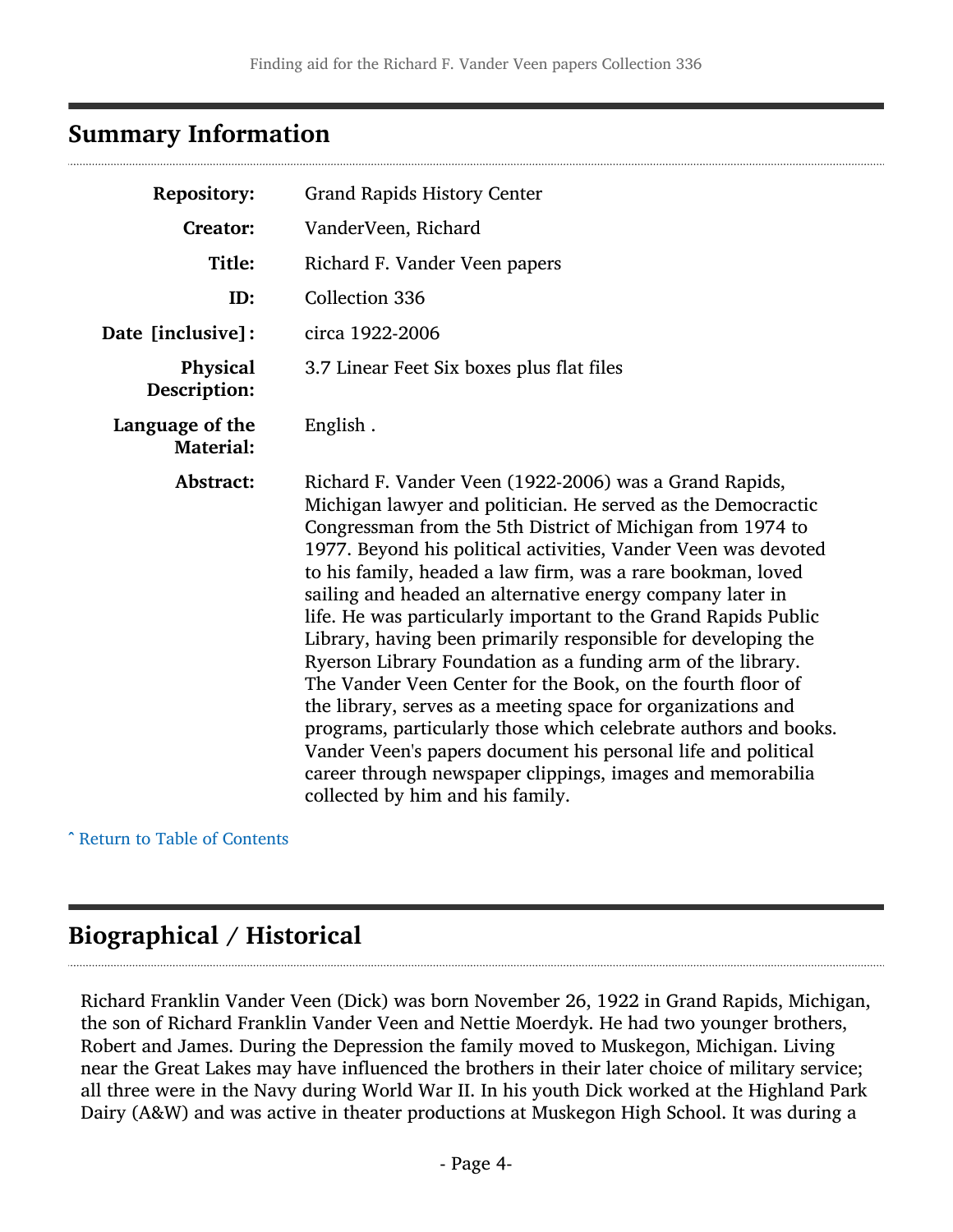Christmas play there, while playing a wise man, that he met "Mary," played by Marion Pearl Coward, who later became his wife. After graduating from high school in 1940, he spent a year at Muskegon Junior College, then enlisted in the U.S. Navy, attending the Great Lakes Naval Training Station, 1941. He ended up in the South Pacific after Pearl Harbor was bombed, taking part in the Battles of Midway and Coral Sea in a Navy Patrol Bomber.

After the War, in 1944, Vander Veen returned to school first at the University of the South, in Sewanee, Tennessee and then at the University of South Carolina, while remaining in the service. At USC he was editor of the Carolina Review, president of the Sigma Chi Fraternity, a Blue Key recipient and president of the student body. He graduated in June 1946, with the rank of Ensign, and after their June 29, 1946 wedding, Dick and Marion moved to Cambridge Massachusetts, where Dick attended Harvard Law School, graduating in 1949. Following graduation the couple moved back to Grand Rapids, where Vander Veen was admitted to the Michigan Bar and joined the law firm of Tubbs & Gretenberger. He was called up from the Naval Reserve to active participation in the Korean War, 1950-1952. Dick was serving as a Deck Officer aboard the USS Latimer when his first child, Richard, was born in July 1951. After completion of this tour of duty, Vanderveen returned to law in Grand Rapids, to form the law firm of VanderVeen and Freihoffer, later Vanderveen, Friehoffer and Cook. Two other sons, Lawrence James (1953) and Paul (1955) completed the family.

In 1958, Dick Vander Veen ran against Jerry Ford for Congress. John F. Kennedy and Phil Hart came to Grand Rapids to campaign for him. Vander Veen lost this election though he was later to occupy this seat. In 1958 Michigan Governor G. Mennen appointed Vander Veen to the Michigan Mental Health Commission, where he served until 1963. In 1959 he became chairman of the Fifth District Democratic Party, and in 1960 he chaired the Michigan Democratic Convention and ran for Lieutenant Governor, losing in a close race. In 1964, Vander Veen was appointed by then Governor George Romney to the Michigan Highway Commission, on which he served for five years. It was during this time period that he served as president of the Western Michigan Chapter of the World Affairs Council, and worked with others to help found Grand Valley State College. From 1969 to 1973 he was President of GVSU's Urban Affairs Institute. In 1969 Vander Veen was elected to the East Grand Rapids Board of Education, serving through 1974. He followed this in 1971 with a run for the office of Mayor of East Grand Rapids, Michigan, but was defeated.

In 1973, the family founded Vander Veen and Company, a rare book business, which continued to be an interest for the remainder of his life. Later in 1973, life for the Vander Veen's changed when another Grand Rapids resident, Gerald R. Ford, became Vice President under Richard Nixon, following Spiro Agnew's resignation. In a special February 1974 election for Ford's vacated seat, Richard Franklin Vander Veen defeated the Republican candidate, Richard VanderLaan, and was the first Democrat in 64 years to be elected to the 5th District Congressional seat. In fall of 1974, Vander Veen won the seat again for the regular term. He served on both the Public Works and the Ways and Means Committees during his congressional period. Vander Veen ran for reelection in 1976, but was defeated, with the seat returning to Republican Harold Sawyer, who had heavy support from Jerry Ford. Dick Vander Veen persevered, and ran in the 1978 primaries as a candidate for the U.S. Senate, but was defeated. He practiced law briefly in Washington, D.C. before returning to Grand Rapids to the firm Varnum, Riddering, Wierengo & Christenson. In 1984 he was made a member of the Michigan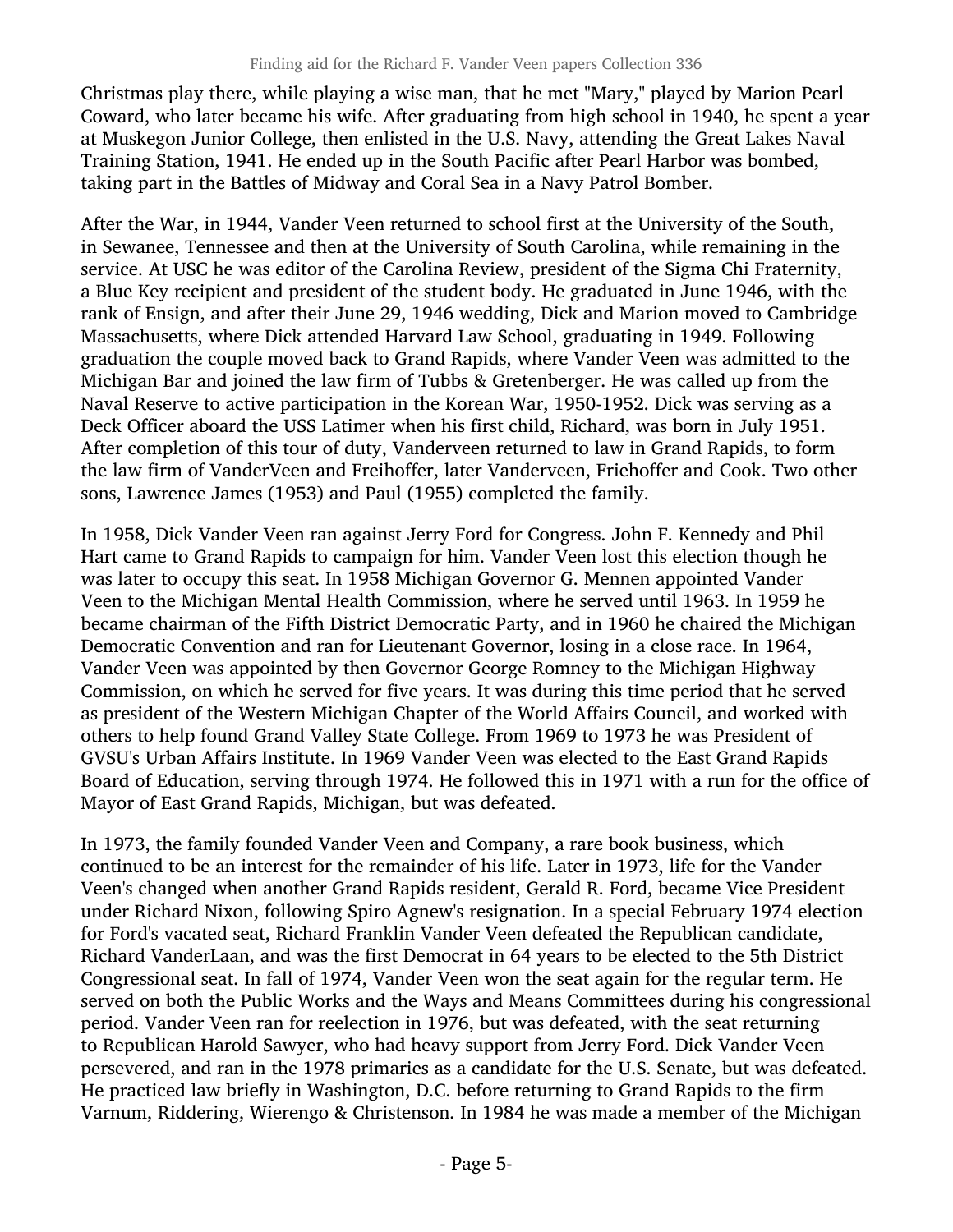State Waterways Commission. He founded Resource Energy Co., a Lansing firm, to convert waste to energy.

As Dick Vander Veen moved into retirement, he was one of those busy, active people who continues to use his creative energies to develop a better life for the Grand Rapids and Michigan communities. Among his endeavors was working in support of his son Richard in the company Bay Windpower, which generates wind turbine energy in Michigan. Two of his other projects support his love of books, and the Grand Rapids Public Library. In 1990, he worked with then Library Director Robert Raz to develop the Ryerson Library Foundation, the fund-raising arm of the Library. The Foundation, and funds raised, made it possible for the renovation and construction of several Grand Rapids Public Library buildings from 2000-2003. In the newly renovated Main Library of the Grand Rapids Public Library system is found the Vander Veen Center for the Book. This room, located in the Grand Rapids History & Special Collections department, is used as a meeting space for many community organizations, including the Literacy Council which strives to improve adult reading and non-English speakers reading skills. The Vander Veen Center is also a space to celebrate the love of books and reading with programs about books, authors or about rare books and conservation. A Certificate of Tribute from the State of Michigan, signed by Governor Jennifer M. Granholm in 2004, commemorated the Center, and Vander Veen's other outstanding activities.

Suffering a stroke in 1993, Vander Veen recovered to continue on with his activities until March 3, 2006, when he died as a result of prostate cancer.

^ [Return to Table of Contents](#page-1-0)

### <span id="page-5-0"></span>Scope and Contents

The Richard F. Vander Veen papers at the Grand Rapids Public Library contain general information on this Grand Rapids lawyer and politican, who was also a strong supporter of the Library itself. The bulk of the materials focus on his general biography, his family and his political career.

His official congressional papers are at Michigan State University.

Several images are included in this collection, from different eras and activities of Vander Veen's life. Many of the items in the collection are original. Others are copy photos, with the originals being retained by the family.

^ [Return to Table of Contents](#page-1-0)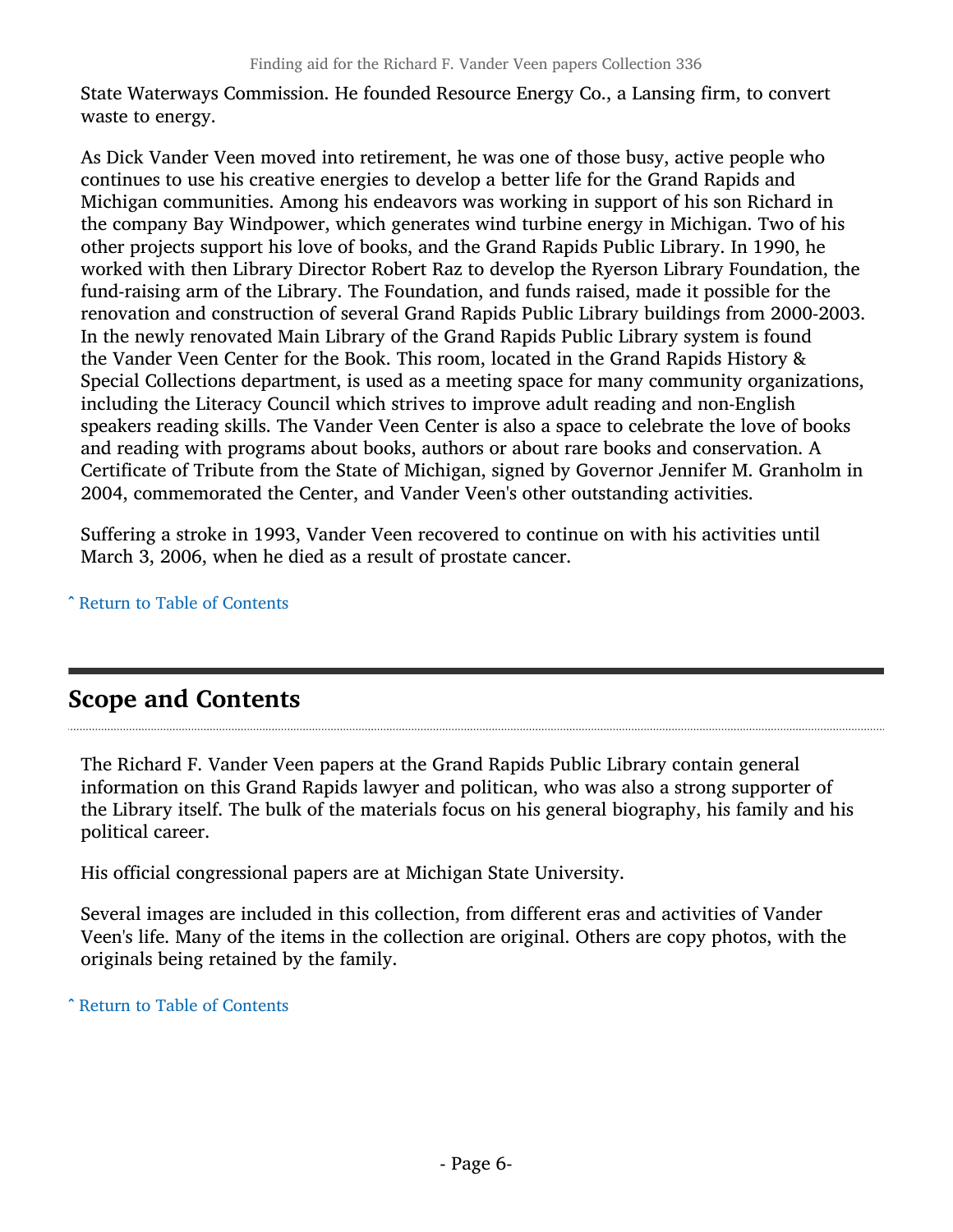## <span id="page-6-0"></span>Administrative Information

#### Publication Statement

Grand Rapids History Center

111 Library Street NE Grand Rapids, Michigan 49503 [localhis@grpl.org](mailto:localhis@grpl.org) URL: <https://www.grpl.org/research/history/>

### Immediate Source of Acquisition

Vander Veen family, accession numbers 2004.008, 2004.063 and 2006.078.

#### ^ [Return to Table of Contents](#page-1-0)

### <span id="page-6-1"></span>Related Materials

#### Related Materials

Richard Vander Veen is considered the founder of the Ryerson Library Foundation in 1990 which supports the Grand Rapids Public Library. As such, there may be additional information on Vander Veen available from the Foundation.

Coll. 004, World Affairs Council. Includes one image of Vander Veen, perhaps other information on his tenure with this organization.

Coll. 342, Ryerson Library Foundation Papers

Coll. 109, GRPL Administrative Archives. This is the collection which documents the Library's own activities. It is possible that Vander Veen is included in some of the documents within this collection, such as papers passed on by former Director Robert Raz.

Vander Veen's congressional papers are located at the University Archives & Historical Collections, Michigan State University, Richard F. Vander Veen's papers, 1974-1976.

^ [Return to Table of Contents](#page-1-0)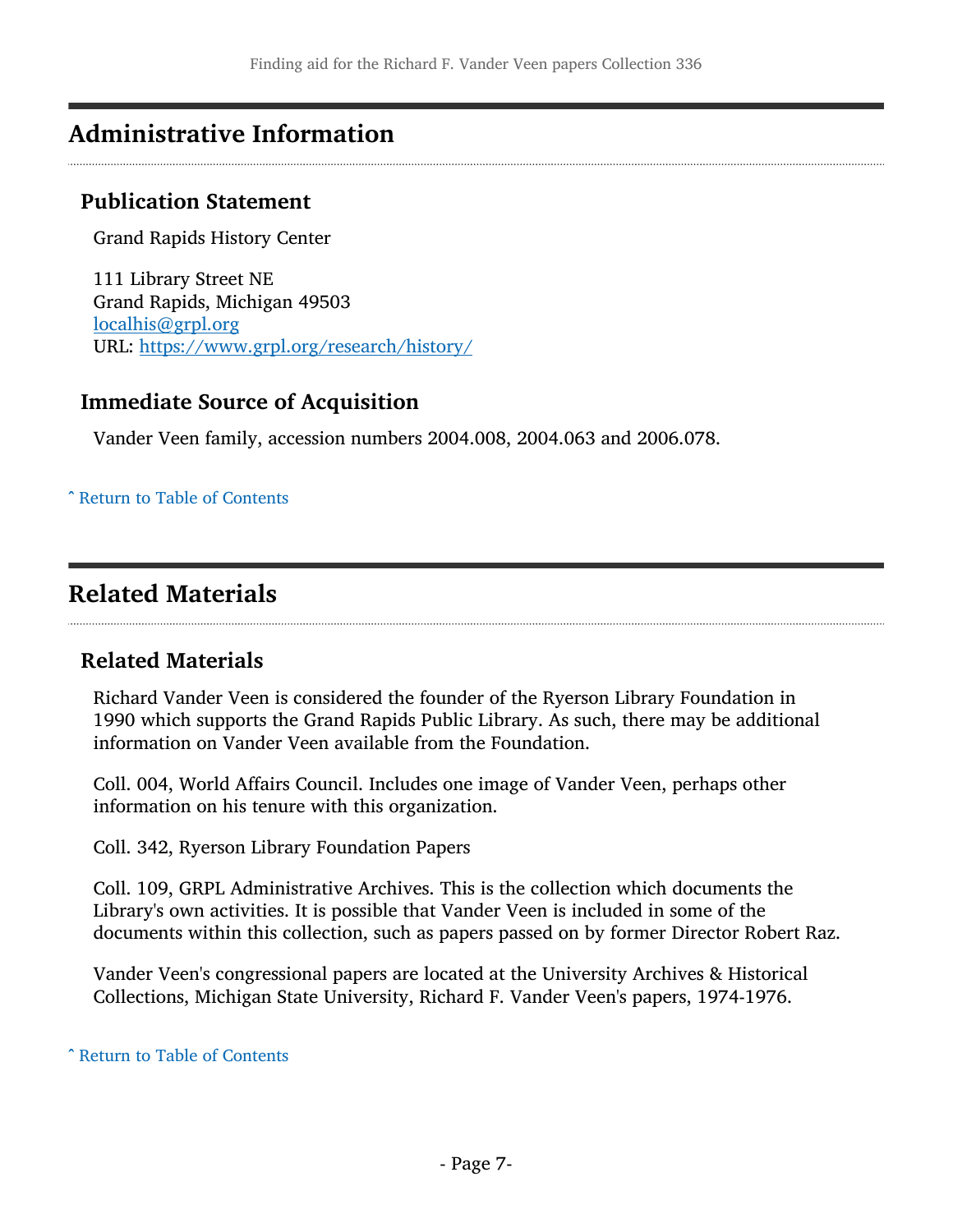### <span id="page-7-0"></span>Controlled Access Headings

- Grand Rapids (Mich.) -- History
- Politicians -- Michigan -- Grand Rapids
- personal papers
- Grand Rapids Public Library (Grand Rapids, Mich.)
- Grand Rapids Public Library Foundation

## <span id="page-7-1"></span>Collection Inventory

### <span id="page-7-2"></span>Series I. Biographical

#### Scope and Contents

Includes a few original items but mostly photocopies of images, certificates, etc. which document VanderVeen's early life, family, work, and political life.

### <span id="page-7-3"></span>Misc. Biographical

| Title/Description                                                                                                                                                                                                             | <b>Instances</b> |          |
|-------------------------------------------------------------------------------------------------------------------------------------------------------------------------------------------------------------------------------|------------------|----------|
| Birth Certificate, Nov. 26, 1922 (photocopy)                                                                                                                                                                                  | Box 1            | Folder 1 |
| U. of S. Carolina Graduating and commissioning Exercises.<br>Program [Original or Photocopy???]                                                                                                                               | Box 1            | Folder 1 |
| Michigan Manual, 1975. Vanderveen Entry.                                                                                                                                                                                      | Box 1            | Folder 1 |
| "With Us Today: Richard VanderVeen" GR Press, Nov. 19,<br>1992                                                                                                                                                                | Box 1            | Folder 1 |
| Resume, Mar. 30, 1992                                                                                                                                                                                                         | Box 1            | Folder 1 |
| Vander Veen entry from Biographical Directory of the<br>United State Congress. http://bioguide.congress.gov/<br>scripts/biodisplay.pl?index = V000029                                                                         | Box 1            | Folder 1 |
| Obituaries. March 3, 2006.                                                                                                                                                                                                    | Box 1            | Folder 1 |
| WOOD TV 8. Website. "Former Congressman Richard<br>VanderVeen dies".                                                                                                                                                          | Box 1            | Folder 1 |
| Grand Rapids Press on MLIVE.com "Democrat who won<br>Ford's House seat dies at 83".                                                                                                                                           | Box 1            | Folder 1 |
| Memorial note by Marcie Lewis of the Ryerson Library<br>Foundation, RE Dick VanderVeen, his love of books, the<br>1990 initiation of the Ryerson Library Foudation, the<br>Vander Veen Family Fund (1999) for memorial gifts. | Box 1            | Folder 1 |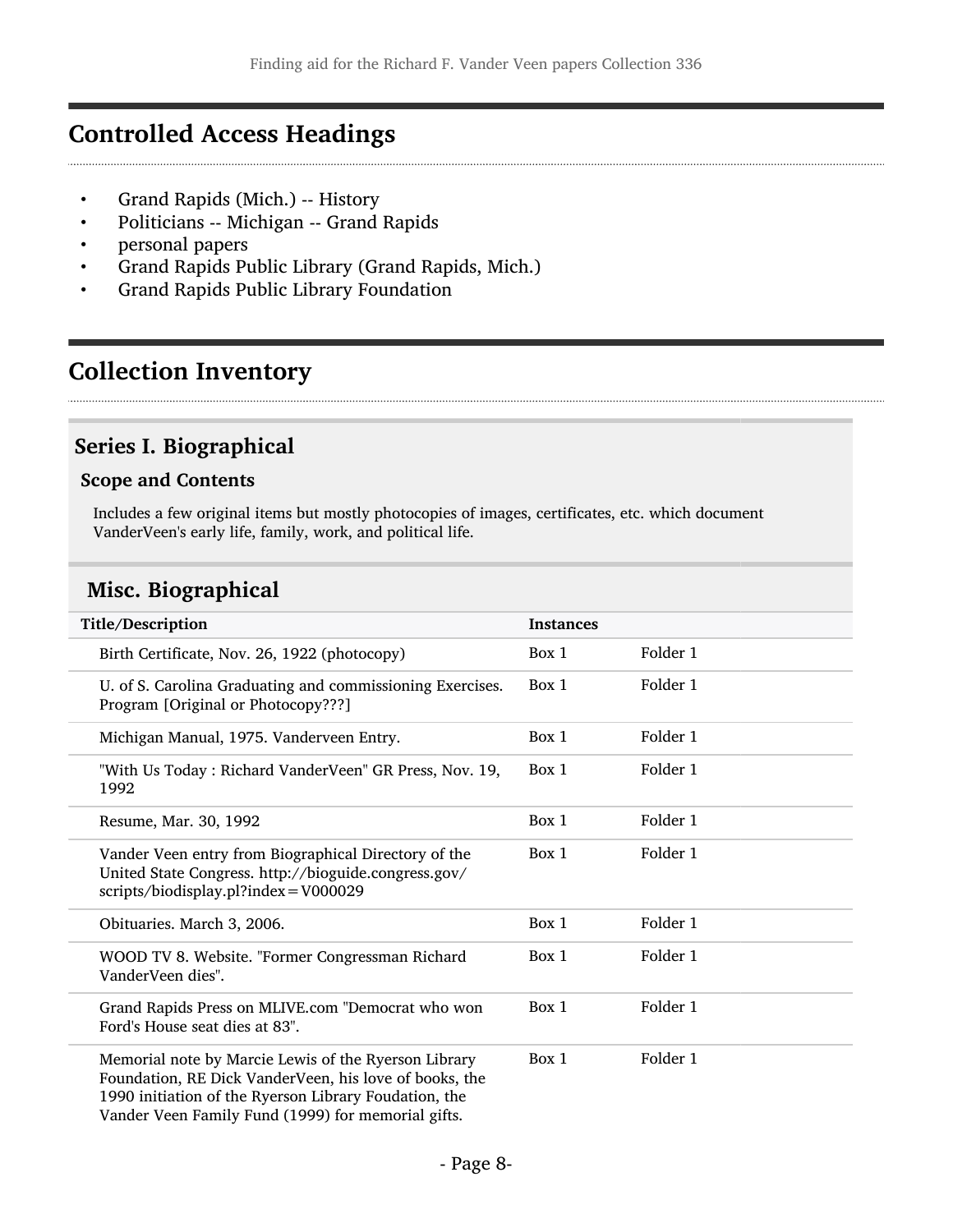| Grand Rapids Press, Mar. 5, 2006. Deaths Last Week<br>(national obits.) includes an image of VanderVeen to the<br>left of John Kennedy with Phil Hart at Kennedy's right. | Box 1 | Folder 1            |
|---------------------------------------------------------------------------------------------------------------------------------------------------------------------------|-------|---------------------|
| Grand Rapids Press, Mar. 4 & 5, 2006. Local obituary for<br>VanderVeen. Photocopy. Note: oversized originals of these<br>are at FF.XIII.B                                 | Box 1 | Folder 1            |
| Memorial Service, Program (2). Westminster Presbyterian<br>Church, March 5, 2006.                                                                                         | Box 1 | Folder 1            |
| Dick Vander Veen: the First 70 Years, Nov. 26,<br>1922-1992 / by his son, RFV (Richard F. VanderVeen, III)<br>Biography, with written information & images.               | Box 1 | Folder 2            |
| Photocopy. Cover is color laser(?) copy on paper of<br>VanderVeen sailing.                                                                                                | Box 1 | Folder <sub>2</sub> |
| Comments by Dick's son, Rich.                                                                                                                                             | Box 1 | Folder 3            |
| Photocopies of miscellaneous images and other<br>documents.                                                                                                               | Box 1 | Folder 4            |
| Muskegon High School Senior Class, 1940. "What A Life"<br>play program. Includes image of VanderVeen on stage in<br>scene.                                                | Box 1 | Folder 4            |
| United States Naval Training Station, Great Lakes, Illinois.<br>Mar. 19, 1941. Certificate, USN company 21-41.                                                            | Box 1 | Folder 4            |
| Certificate. National Honor Fraternity "Blue Key", USC.<br>1945.                                                                                                          | Box 1 | Folder 4            |
| Certificate. Clariosophic Literary Society, USC. n.d.                                                                                                                     | Box 1 | Folder 4            |
| Image. RFV, Naval Reserve Officers Training Corps. 1946<br>Graduate.                                                                                                      | Box 1 | Folder 4            |
| Image. Harvard Law School Graduation, Jan. 1949.                                                                                                                          | Box 1 | Folder 4            |
| Image. Swearing In Ceremony. Kent co. Circuit Court,<br>1949. RFV and Robert S. Tubbs standing, others in<br>background.                                                  | Box 1 | Folder 4            |
| Image. Fledgling attorneys, sworn in June 1949. Group<br>photo, search for clipping which might have name<br>identifications.                                             | Box 1 | Folder 4            |
| Photocopy of book cover "PBY : the Catalina flying Boat" /<br>by Roscoe Creed. RFV was radioman in a PBY in battles of<br>Coral Sea & Midway, So. Pacific.                | Box 1 | Folder 4            |
| Image. PA152. Lt. RFV served about the Latimer attach<br>transport, during the Korean War, Nov. 1950-Sept. 1952.<br>See Photographs                                       | Box 1 | Folder 4            |
| Photocopy of ephemera from Harvard Law School Days.<br>War Manpower Commission card.                                                                                      | Box 1 | Folder 4            |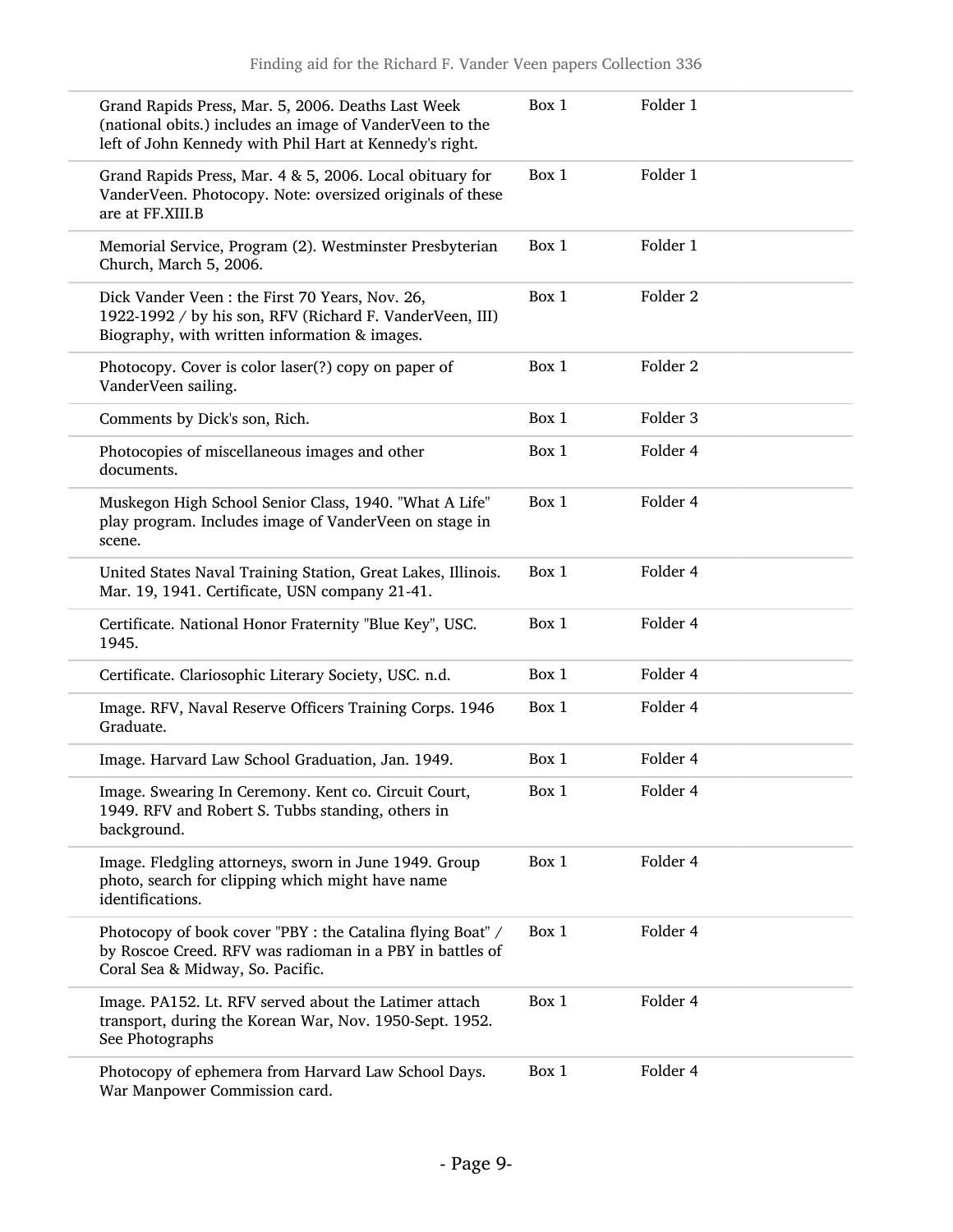| Selective Service System Registration Certificate. Dup.<br>12/14/1956, original registration date Aug. 30, 1948.                                                                                                                                                                                           | Box 1 | Folder 4 |  |
|------------------------------------------------------------------------------------------------------------------------------------------------------------------------------------------------------------------------------------------------------------------------------------------------------------|-------|----------|--|
| Photocopy of Profession of Faith. Westminster<br>Presbyterian Church, GR. June 12, 1949.                                                                                                                                                                                                                   | Box 1 | Folder 4 |  |
| Image. 1958 group image of the VanderVeens with John<br>F. Kennedy and others at airport. Kennedy came in to<br>campaign for Phil Hart running for Senate and RFV<br>running for 5th District Congressional Seat. L-R: Jane<br>Hart, Richard & Marion VanderVeen, Jack Kenndy, Phil<br>Hart, unknown male. | Box 1 | Folder 4 |  |
| Image. 1958. Cropped view of image above, this version<br>showing online the VanderVeens and Kennedy. A                                                                                                                                                                                                    | Box 1 | Folder 4 |  |
| Image. 1958 End banner on VanderVeen for Congress<br>trailer. VanderVeen vs. Jerry Ford. On same sheet with<br>image above.                                                                                                                                                                                | Box 1 | Folder 4 |  |
| Image of button, "Vote VanderVeen". On same sheet with<br>two images above.                                                                                                                                                                                                                                | Box 1 | Folder 4 |  |
| Image of VanderVeen family in or near tree, published in<br>a newspaper clipping, no citation.                                                                                                                                                                                                             | Box 1 | Folder 4 |  |
| Image of VanderVeen family near fireplace. Probably from<br>a newspaper clipping.                                                                                                                                                                                                                          | Box 1 | Folder 4 |  |
| Image. VanderVeen, Freihofer, Cook & Brant, attorneys.<br>1962.                                                                                                                                                                                                                                            | Box 1 | Folder 4 |  |
| Image. Group photo with name identifications, banquet<br>setting. Vanderveen's law firm, Dec. 1968.                                                                                                                                                                                                        | Box 1 | Folder 4 |  |
| Image. VanderVeen family, with Dick at microphones<br>Nov. 1974 after the election win.                                                                                                                                                                                                                    | Box 1 | Folder 4 |  |
| Image. Group image of congress persons from michigan<br>on the day of taking oath, with VanderVeen Center. L-<br>R: Rep. William Ford, Martha Griffith, John Dingell,<br>VanderVeen, Charles Diggs, Donald Riegle.                                                                                         | Box 1 | Folder 4 |  |
| Image. VanderVeen with Michigan Governor William<br>Milliken, 1974.                                                                                                                                                                                                                                        | Box 1 | Folder 4 |  |
| Image. VanderVeen with Congressman Lucien Nedje from<br>near Detroit.                                                                                                                                                                                                                                      | Box 1 | Folder 4 |  |
| Image. Rep. Gerry Studds and Rep. Barbara Jordan<br>(African American) with VanderVeen at Capitol(?)                                                                                                                                                                                                       | Box 1 | Folder 4 |  |
| Image. VanderVeen with Jimmy Carter, 1976.                                                                                                                                                                                                                                                                 | Box 1 | Folder 4 |  |
| Image. VanderVeen with Jerry Ford.                                                                                                                                                                                                                                                                         | Box 1 | Folder 4 |  |
| Image. Michigan State Highway Information Center<br>Building, south of Coldwater, Mi. Named after RFV in<br>honor of his service on the Highway Commission.                                                                                                                                                | Box 1 | Folder 4 |  |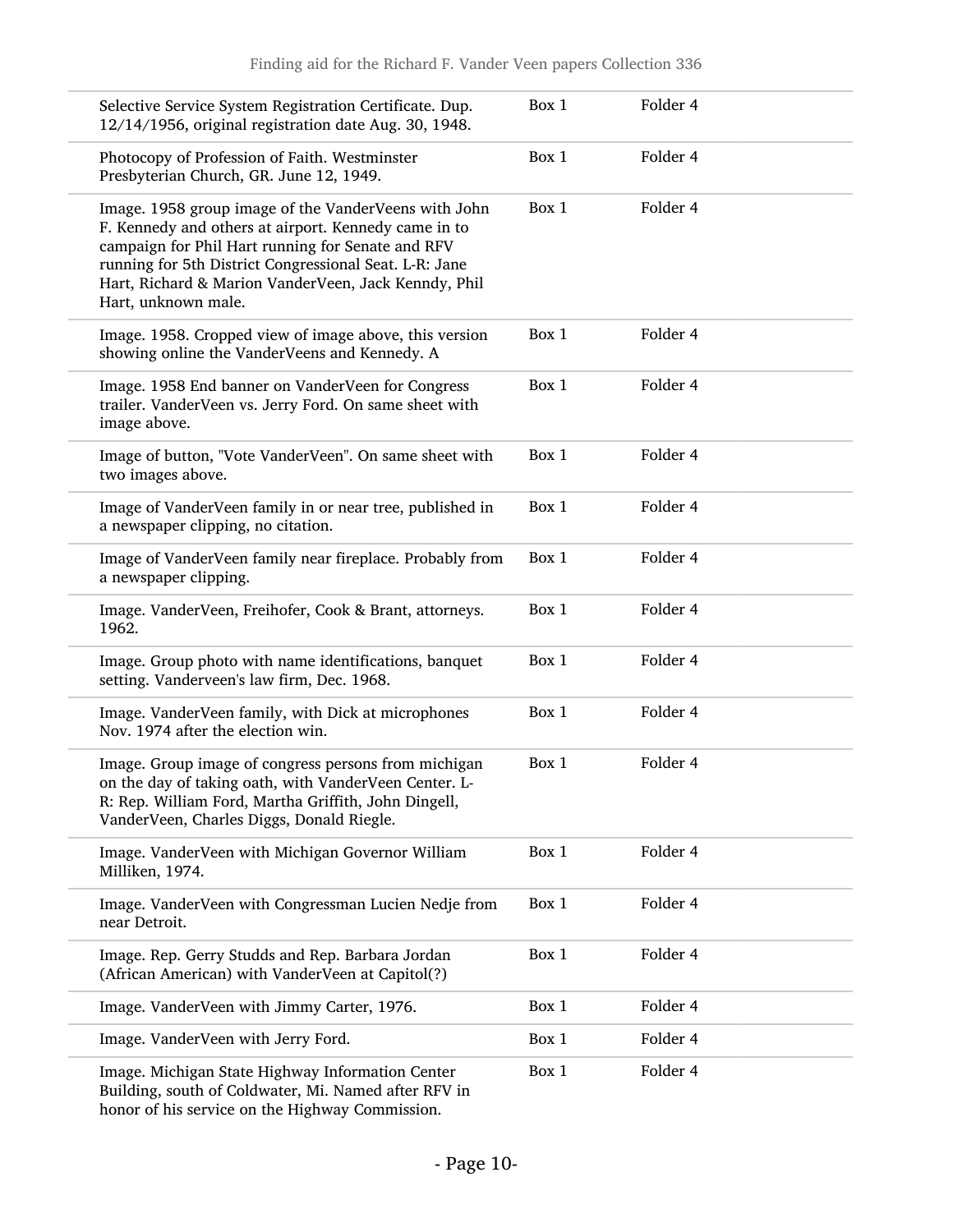| Lists of condolences, memorials and donors, 2006 | Box 1 | Folder 36 |  |
|--------------------------------------------------|-------|-----------|--|
| Notes and cards of condolence, 2006              | Box 1 | Folder 37 |  |
| Notes and cards of condolence, 2006              | Box 1 | Folder 38 |  |
| Notes and cards of condolence, 2006              | Box 1 | Folder 39 |  |
| Notes and cards of condolence, 2006              | Box 1 | Folder 40 |  |
| Notes and cards of condolence, 2006              | Box 1 | Folder 41 |  |
| Notes and cards of condolence, 2006              | Box 1 | Folder 42 |  |
| Notes and cards of condolence, 2006              | Box 1 | Folder 43 |  |
| Notes and cards of condolence, 2006              | Box 1 | Folder 44 |  |
| Notes and cards of condolence, 2006              | Box 1 | Folder 45 |  |
|                                                  |       |           |  |

## <span id="page-10-0"></span>Richard F. Vander Veen, Attorney

| Title/Description                                                                                                                                                                                                               | <b>Instances</b> |          |
|---------------------------------------------------------------------------------------------------------------------------------------------------------------------------------------------------------------------------------|------------------|----------|
| Photocopy of announcement of new address at 320 East<br>Fulton Street, May 6, 1955 for VanderVeen, Freihofer &<br>$Cook$ – top half of sheet.                                                                                   | Box 1            | Folder 5 |
| Photocopy of letterhead for VanderVeen, Freihofer, Cook<br>& Bryant, at the same address, n.d. Lists principles at<br>the left, including Donald F. Oosterhouse and Robert J.<br>DeBoer in addition to those in the letterhead. | Box 1            | Folder 5 |
| New Location, 1962. Waters Building. Letterhead (4)<br>sheets, one with an image of VanderVeen copied into the<br>center of the letterhead sheet)                                                                               | Box 1            | Folder 5 |
| Address in letterhead: 105 Commerce Building, 5 Lyon<br>Street, N.W. This address is from a later era than earlier<br>law practices.                                                                                            | Box 1            | Folder 5 |
| Environmental Law: A View into the 1990's; Miller,<br>Johnson, Snell & Commiskey, 1989                                                                                                                                          | Box 1            | Folder 5 |

^ [Return to Table of Contents](#page-1-0)

### <span id="page-10-1"></span>Series II. Clippings

#### Scope and Contents

Includes primarily clippings from Grand Rapids newspapers, with some additional national coverage around the 1974 election. Most clippings are photocopies. The clippings are housed chronologically, along with the ephemera.

| Title/Description                                             | <b>Instances</b> |          |
|---------------------------------------------------------------|------------------|----------|
| 1960's "Birth of a Favorite" Detroit Free Press, June 8, 1960 | Box 1            | Folder 7 |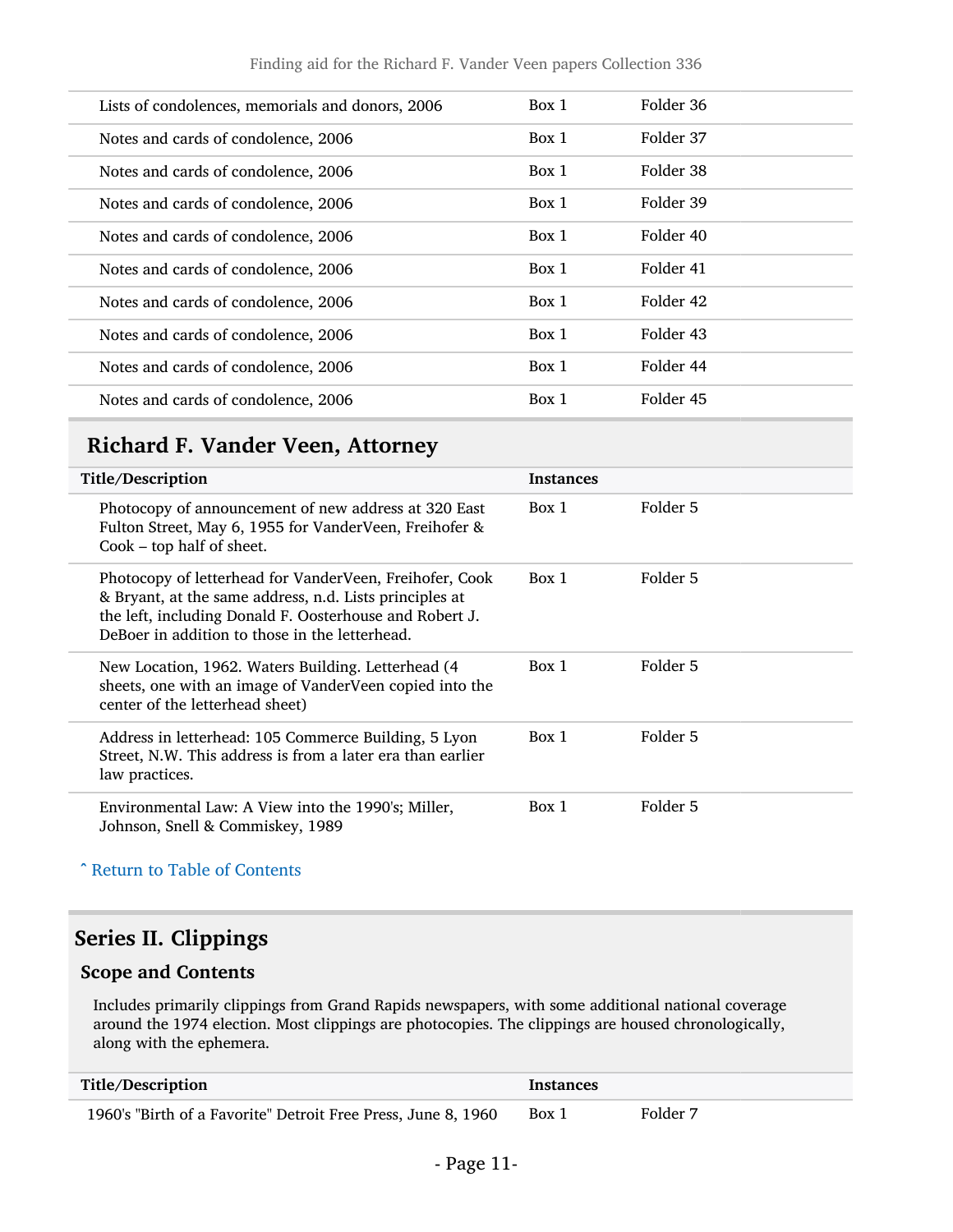| Title/Description                                                                                                                                                                                                                                                                         | <b>Instances</b>    |           |
|-------------------------------------------------------------------------------------------------------------------------------------------------------------------------------------------------------------------------------------------------------------------------------------------|---------------------|-----------|
| "Terrific Campaign win for Vander Veen" GR Press, Dec.<br>1973. Laminated by donor.                                                                                                                                                                                                       | Box 4               |           |
| Grand Valley Labor News, Jan. 28, 1974                                                                                                                                                                                                                                                    | Box 4               |           |
| Grand Valley Labor News, Sept. 29, 1976                                                                                                                                                                                                                                                   | Box 4               |           |
| Political Ad Section, source unknown [1 folded sheet]<br>Has: image of Vanderveen, Kennedy & Hart on one side,<br>image of Election Night, Feb., 1974, with Richard &<br>Marion Ad. "Standing up for working people. Item has<br>previously been hung, and has a hole piercing the pages. | Box 5               |           |
| Political Carton with Watergate Skunk / Gib Crockett.<br>Washington Star-News, Feb. 20, 1974. A-10.                                                                                                                                                                                       | Drawer<br>FF.XIII.B |           |
| "VanderVeen: The man and the message". GR Press,<br>Wonderland section, Mar. 3, 1974.                                                                                                                                                                                                     | Box 5               |           |
| Grand Rapids Press Voter's Guide. Primary Election, Aug.<br>6, 1974.                                                                                                                                                                                                                      | Box 5               |           |
| 1974-1976 Washington Period, Family                                                                                                                                                                                                                                                       | Box 1               | Folder 11 |
| "Race that Roared: 1974 election forecast anti-Nixon<br>storm, GOP wakeup call" GR Press. Feb. 18, 1999.                                                                                                                                                                                  | Drawer<br>FF.XIII.B |           |
| Image. Vander Veen seated on sofa with books behind.                                                                                                                                                                                                                                      | Drawer<br>FF.XIII.B |           |
| Image. VanderVeen family with Dick at microphones<br>after 1974 win. Laminated by donor; not a preservation<br>medium. Pg. A15-A16                                                                                                                                                        | Drawer<br>FF.XIII.B |           |

## <span id="page-11-0"></span>Misc. Clippings or newspaper sections. Ads & stories

## <span id="page-11-1"></span>Grand Rapids Press, no dates on these clippings, al

| Title/Description                                                   | <b>Instances</b> |           |
|---------------------------------------------------------------------|------------------|-----------|
| Just Like Watergate, VanderVeen Charges                             | Box 1            | Folder 9  |
| VanderVeen Points to Necessity for Change in Leadership.            | Box 1            | Folder 9  |
| Democrat Fights against History.                                    | Box 1            | Folder 9  |
| Feb. 18, 1974 Win Local clippings. [need bibliography]              | Box 1            | Folder 10 |
| Feb. 18, 1974 National headlines. [need bibliography]               | Box 1            | Folder 11 |
| Feb. 1974 Political Headlines Scrapbook (photocopies)               | Box 5            |           |
| Newsweek article, Feb. 1974                                         | Box 1            | Folder 12 |
| Feb. 1974 Campaign stories or Ad, GR Press. 8<br>Photocopied sheets | Box 4            |           |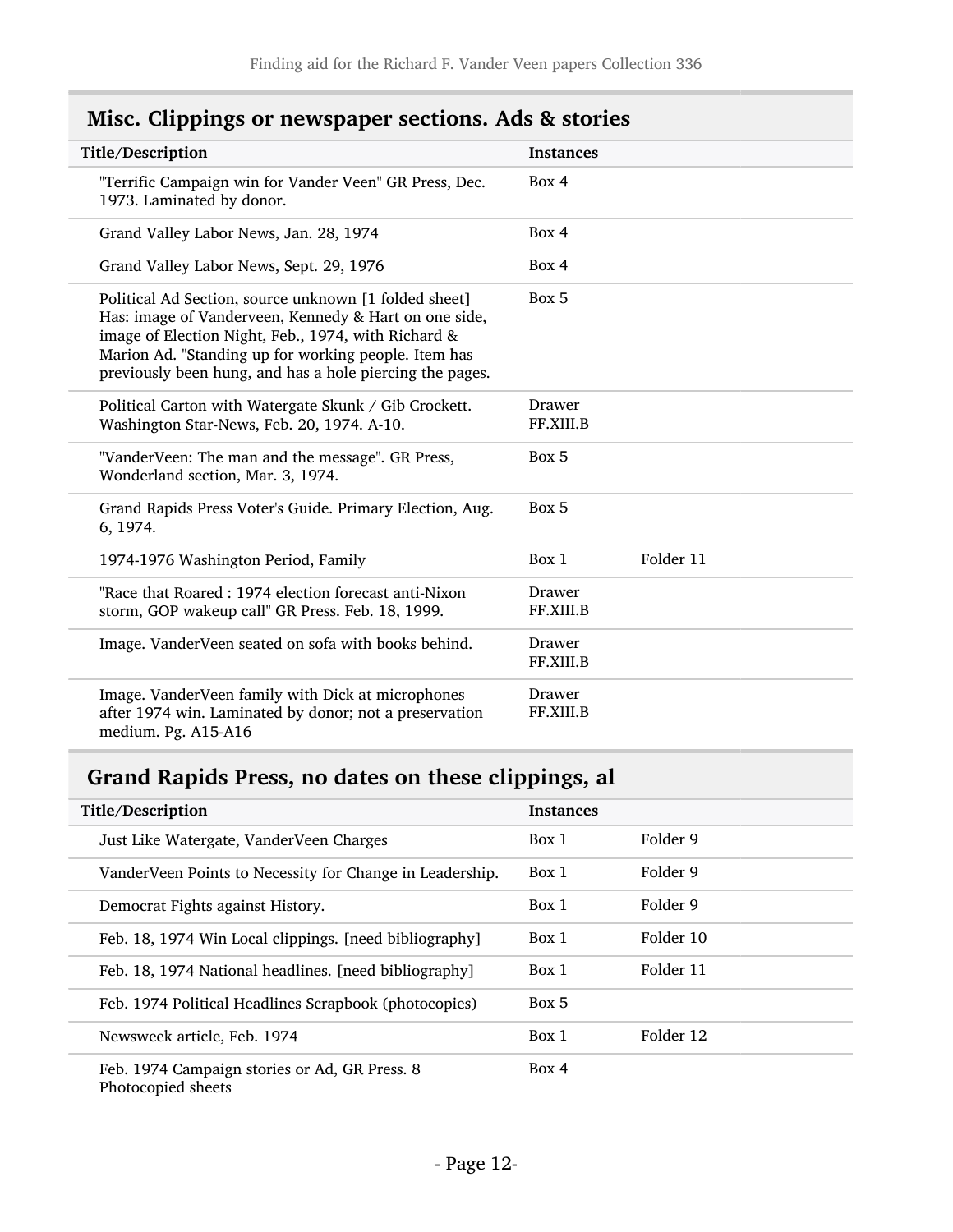Election at a Glance. GR Press [Feb. 1974] Laminated by donor; not preservation treatment. Box 4

### <span id="page-12-0"></span>1976 Campaign

| Title/Description                        | Instances |           |
|------------------------------------------|-----------|-----------|
| Oct. 27, 1976, GR Press. "For Congress". | Box 1     | Folder 20 |

## <span id="page-12-1"></span>Post Congressional Clippings, 1976/1977

| Title/Description                                                                     | <b>Instances</b> |           |
|---------------------------------------------------------------------------------------|------------------|-----------|
| GR Press Clipping Dec, 9, 1976. VanderVeen's coming<br>Home to be Lawyer.             | Box 1            | Folder 21 |
| GR Press Clipping Jan. 2, 1977. Vander Veen made impact<br>in brief Capital say.      | Box 1            | Folder 21 |
| GR Press Clipping Jan. 2, 1977. To Washington and<br>Back / by Richard F. VanderVeen. | Box 1            | Folder 21 |

### <span id="page-12-2"></span>1978 Primary Campaign for U.S. Senate

| Title/Description                                                                                                             | <b>Instances</b> |           |
|-------------------------------------------------------------------------------------------------------------------------------|------------------|-----------|
| June 28, 1978. Teachers endorse VanderVeen for<br>opposing tax revolt.                                                        | Box 1            | Folder 23 |
| Detroit Free Press, n.d. Senate: We recommend Robert<br>Griffin for the Republicans, Richard VanderVeen for the<br>Democrats. | Box 1            | Folder 23 |
| Detroit Free Press. n.d. Style, not substance, in Senate<br>race. Free Press.                                                 | Box 1            | Folder 23 |

### <span id="page-12-3"></span>1980-2006 Clippings

| Title/Description                                                                                                                                                              | <b>Instances</b> |           |
|--------------------------------------------------------------------------------------------------------------------------------------------------------------------------------|------------------|-----------|
| Grand Rapids Press Clipping? 1980. Vander Veen Still<br>Active but Role is Different.                                                                                          | Box 1            | Folder 24 |
| Grand Rapids Press Clipping Aug. 24, 1982. Blimp.<br>"Former Congressman Richard F. VanderVeen has decided<br>against being the Democrat's choice for lieutenant<br>governor." | Box 1            | Folder 24 |
| Grand Rapids Press Clipping Nov. 2, 1986. Election<br>Specials  Richard VanderVeen Shocker.                                                                                    | Box 1            | Folder 24 |
|                                                                                                                                                                                |                  |           |

## <span id="page-12-4"></span>Clippings from other sources:

| Title/Description                              | Instances |           |
|------------------------------------------------|-----------|-----------|
| From Life at Louisville Seminary, Summer 1991. | Box 1     | Folder 24 |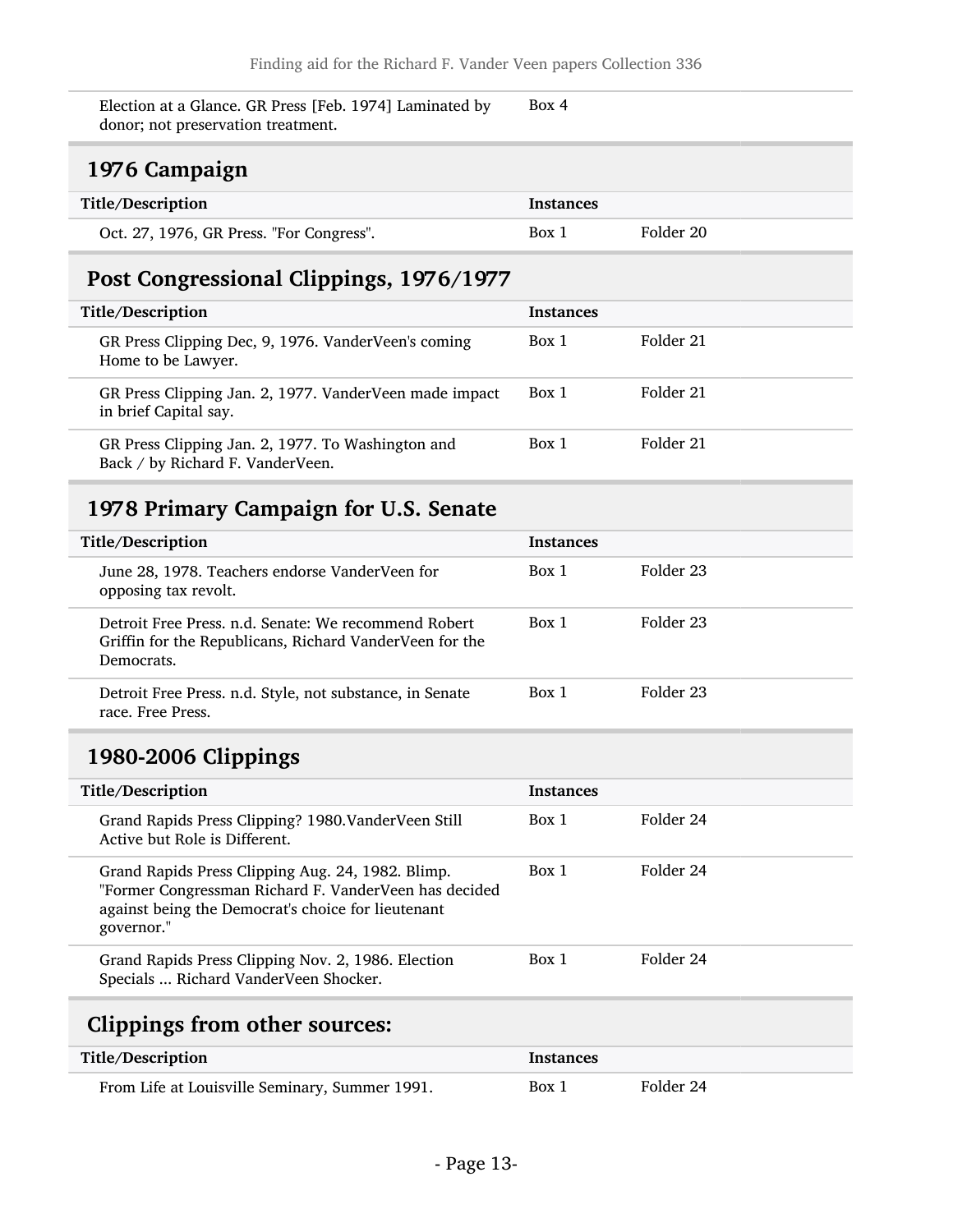The Paper. Feb. 1999. The Last Democrat : a man named VanderVeen beat the GOP 25 years ago.

#### Drawer FF.XIII.B

### <span id="page-13-0"></span>Oversized clippings 1980-2006

| Title/Description                                                                                                                                                               | <b>Instances</b>           |
|---------------------------------------------------------------------------------------------------------------------------------------------------------------------------------|----------------------------|
| Jan. 18, 2004. "Cover for a friend" GR Press "Books"<br>section. Note: Copy photographs of the two images<br>of VanderVeen used in this article are located in Coll.<br>297-9.5 | Drawer<br>FF.XIII.B        |
| Saturday, March 4, 2006. Lawmaker made mark with<br>House win: Richard VanderVeen remembered for his<br>'Earth-shattering' victory.                                             | Drawer<br><b>FF.XIII.B</b> |
| Sunday, Mar. 5, 2006. Local Obituary for VanderVeen. See<br>also the national obituary in 336-1-1- above.                                                                       | Drawer<br>FF.XIII.B        |
| Monday, March 6, 2006. His 'spirit is alive within me':<br>family friends celebrate life of former congressman,<br>lawyer, entrepreneur, activist.                              | Drawer<br>FF.XIII.B        |

### <span id="page-13-1"></span>Grand Rapids Press articles from Proquest, 1990 to 2004

| Title/Description                                                                                                                                                                                                                                                                                                                                                                                                           | <b>Instances</b> |                      |
|-----------------------------------------------------------------------------------------------------------------------------------------------------------------------------------------------------------------------------------------------------------------------------------------------------------------------------------------------------------------------------------------------------------------------------|------------------|----------------------|
| Oct. 22, 1990. Soviet Troubles Imperil Gorbachev. RE:<br>VanderVeen trip to Soviet Union. [Article documents<br>founding of Resource Energy Co., Lansing, but not the<br>date].                                                                                                                                                                                                                                             | Box 1            | Folder <sub>25</sub> |
| Dec. 8, 1990. Traver book sale aids disadvantaged.<br>[Article documents the founding of the John D. Voelker<br>Foundation by Richard Vanderveen]                                                                                                                                                                                                                                                                           | Box 1            | Folder 25            |
| Aug. 1, 1993. Wide-open race expected for Henry's seat.                                                                                                                                                                                                                                                                                                                                                                     | Box 1            | Folder <sub>25</sub> |
| Sept. 23, 1993. A Full Field of Candidates to Success<br>Henry [Paul Henry]                                                                                                                                                                                                                                                                                                                                                 | Box 1            | Folder 25            |
| Oct. 25, 1999. Air Power  Entrepreneurs blown away<br>by potential of windmills. [Documents father/son<br>firm Bay Windpower. VanderVeen senior given as the<br>Secretary, and Richard Vander Veen his son as a partner<br>in the company, and as a Grand Rapids attorney. [Note.<br>Most other GR Press articles which mention Richard<br>VanderVeen are referring to Richard Vander Veen III, son<br>of the Congressman.] | Box 1            | Folder <sub>25</sub> |
| Oct. 5, 2002. False or forgotten? Congressman denies<br>giving endorsement; but supporters of judicial candidate<br>Judy Baxter say Richard VanderVeen may have forgotten<br>because of his poor health. [Article documents his stroke<br>in 1993].                                                                                                                                                                         | Box 1            | Folder <sub>25</sub> |
| Jan. 4, 2003. Democrats bsk in the Glow of Granholm<br>Gala. [With comments by VanderVeen]                                                                                                                                                                                                                                                                                                                                  | Box 1            | Folder <sub>25</sub> |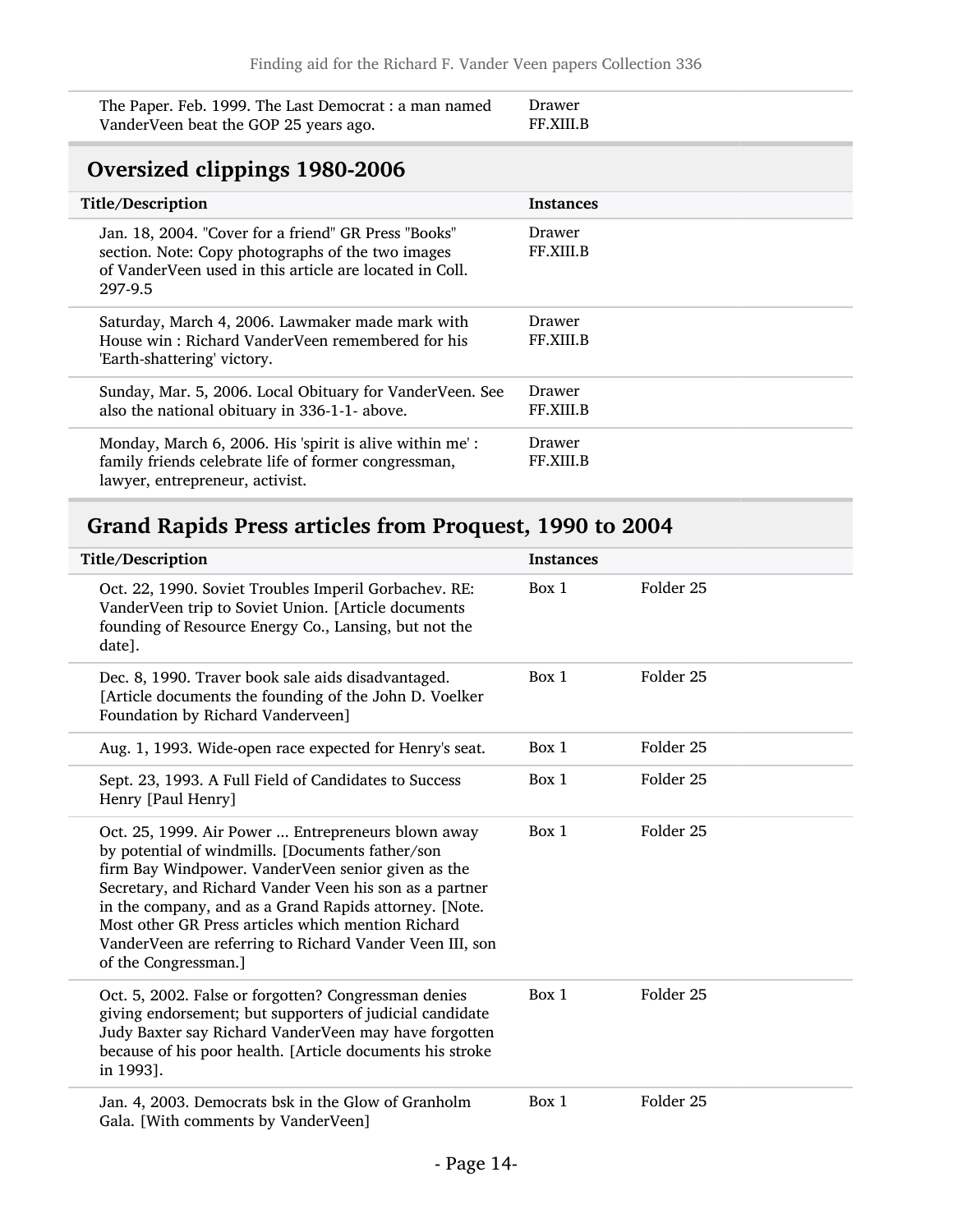| Apr. 3, 2003. Former U.S. Rep. Harold Sawyer dies; the<br>former Kent County prosecutor was elected to fill the<br>seat once held by Gerald R. Ford. [RE Sawyer willing the<br>seated from Vander Veen in 1976]. | Box 1 | Folder 25 |
|------------------------------------------------------------------------------------------------------------------------------------------------------------------------------------------------------------------|-------|-----------|
| Jan. 4, 2004. Polpourri. [Documents John Logie as<br>a member of the campaign committee to elect Dick<br>Vanderveen to Jerry Ford's seat in 1974.]                                                               | Box 1 | Folder 25 |
| Jan. 18, 2004. Cover for a friend; New Club treasures the<br>feel of a beloved book. [RE VanderVeen Center, and Dick<br>VanderVeen's love of books.]                                                             | Box 1 | Folder 25 |

### ^ [Return to Table of Contents](#page-1-0)

#### <span id="page-14-0"></span>Series III. Documents & Ephemera

#### Scope and Contents

Includes here are paper items which explain and document VanderVeens political career. Invitations, flyers, and political ads mark his run for the position as Congressman. One set of invitation cards uses a design by graphic artist Stephen Frykhom (Herman Miller), which he created for a poster promoting VanderVeen's 1974 campaign. Other documents, including a few letters, a newsletter "On the Record", and brief reports, tell of his work while in Washington. Some items document his work back in his constituency. Later ephemera mark his runs for other officies.

| Title/Description                                                                                | <b>Instances</b> |           |
|--------------------------------------------------------------------------------------------------|------------------|-----------|
| Vanderveen for Lieutenant Governor. Election Flyer 1960.<br>(Age 38) [1 original, 1 photocopy]   | Box 1            | Folder 6  |
| Vanderveen for Lieutenant Governor. Flyer.                                                       | Box 4            |           |
| Vanderveen for Lieutenant Governor. Flyer. Enlarged color<br>laser photocopy of above, 2 sheets. | Box 4            |           |
| VanderVeen for Mayor of East Grand Rapids, Feb. 15, 1971.                                        | Box 1            | Folder 8  |
| "On the Record", Congressional political newsletters.<br>5/1975-9/1976                           | Box 1            | Folder 14 |

#### <span id="page-14-1"></span>Reports

| Title/Description                                                                       | <b>Instances</b> |           |
|-----------------------------------------------------------------------------------------|------------------|-----------|
| "Report for the first eight weeks", 1974                                                | Box 1            | Folder 15 |
| "Report from Washington. Vander Veen Helps to Thwart<br>Amoco " [1974?]                 | Box 1            | Folder 15 |
| "Report from Washington. Our Troubled Economy<br>Demands Tough Decisions. " [1974?] (2) | Box 1            | Folder 15 |
| 1 postcard mailer. Fifth District Mobile Office                                         | Box 1            | Folder 15 |

#### <span id="page-14-2"></span>Correspondence, 1974-1976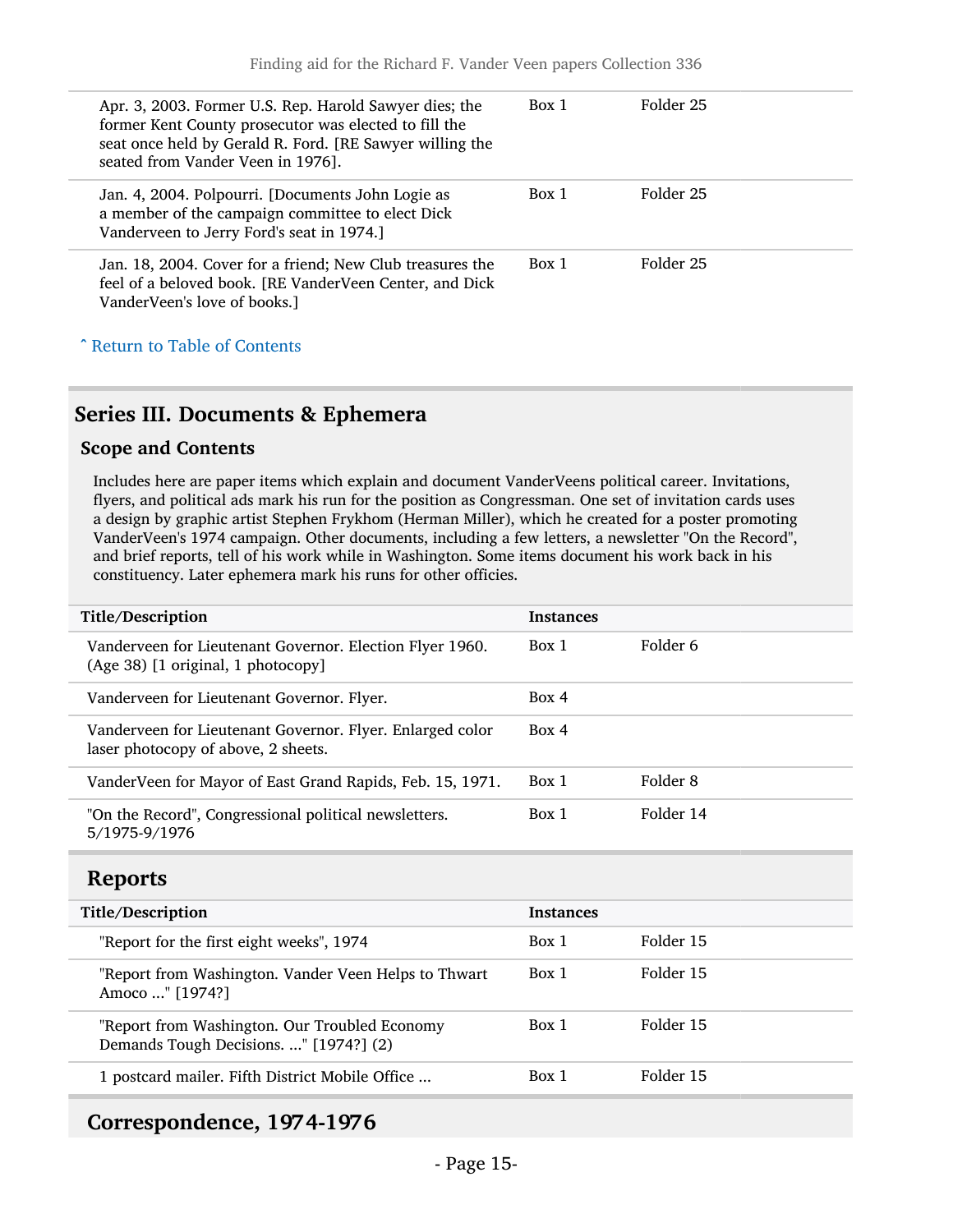<span id="page-15-0"></span>

| Title/Description                                                                                                                                                                                    | <b>Instances</b> |           |
|------------------------------------------------------------------------------------------------------------------------------------------------------------------------------------------------------|------------------|-----------|
| Carbon Copy. To Dick from Howard H. Callaway.<br>Stampedl 19 Aug.                                                                                                                                    | Box 1            | Folder 16 |
| Library of Congress letterhead. To Dick from William<br>Matheson, Chief, Reference Department, Rare Book<br>Division. Nov. 26, 1974.                                                                 | Box 1            | Folder 16 |
| Photocopy. U.S. Senate letterhead. Philip A. Hart,<br>Michigan. To Dick                                                                                                                              | Box 1            | Folder 16 |
| Photocopy. Speaker's Room, U.S. House of<br>Representatives. To. Dick from Speaker Carl Albert.<br>RE appointment to Advisory Commission on<br>Intergovernmental Relations. Mar. 19, 1976.           | Box 1            | Folder 16 |
| House of Representatives letterhead. To Dick from Edward<br>Mezvinsky. Mar. 4, 1975. Stamped received Mar. 6, 1975.<br>RE copy of a picture (perhaps one of the unidentifieds<br>here in collection) | Box 1            | Folder 16 |
| <b>Washington Activities</b>                                                                                                                                                                         |                  |           |
| Title/Description                                                                                                                                                                                    | <b>Instances</b> |           |
| Feb. 28, 1975. Committee on Ways & Means. List of<br>invited Panelists.                                                                                                                              | Box 1            | Folder 17 |
| Members of Congress for Peace Through Law. Special<br>Committee on Middle East Peace, Feb. 23, 1976.                                                                                                 | Box 1            | Folder 17 |
| <b>Local Events</b>                                                                                                                                                                                  |                  |           |
| Title/Description                                                                                                                                                                                    | <b>Instances</b> |           |
| Kent Community Action Program. June 27, 1975.                                                                                                                                                        | Box 1            | Folder 18 |
| News Release. Nov. 26, 1975. National Cancer Institute<br>Awards \$75,000 to Grand Rapids Hospitals. Gives<br>VanderVeen's local address as 162 Federal Building, GR.                                | Box 1            | Folder 18 |
| Guest Book. Signature of those visiting VanderVeen's<br>Office, Mar 1974-Dec. 1976.                                                                                                                  | Box 1            | Folder 19 |
| 1976 Reelection Ad sheet [1 sheet folded]                                                                                                                                                            | Box 1            | Folder 20 |

## <span id="page-15-2"></span><span id="page-15-1"></span>ca. 1974-1976 Political ephemera

| Title/Description                                                                                                              | <b>Instances</b> |           |
|--------------------------------------------------------------------------------------------------------------------------------|------------------|-----------|
| Green Schedule card, Nov. 18th (Tuesday)                                                                                       | Box 1            | Folder 20 |
| Flyer. "Leaders for a Change. Vote Democratic, Nov. 2nd.,<br>[1976 reelction, including Jim Carter, Vander Veen and<br>others] | Box 1            | Folder 20 |
| Clipping. "O'Neill says Nixon to Quit before June 1" / by<br>Stephen Wermiel, Globe Staff.                                     | Box 1            | Folder 20 |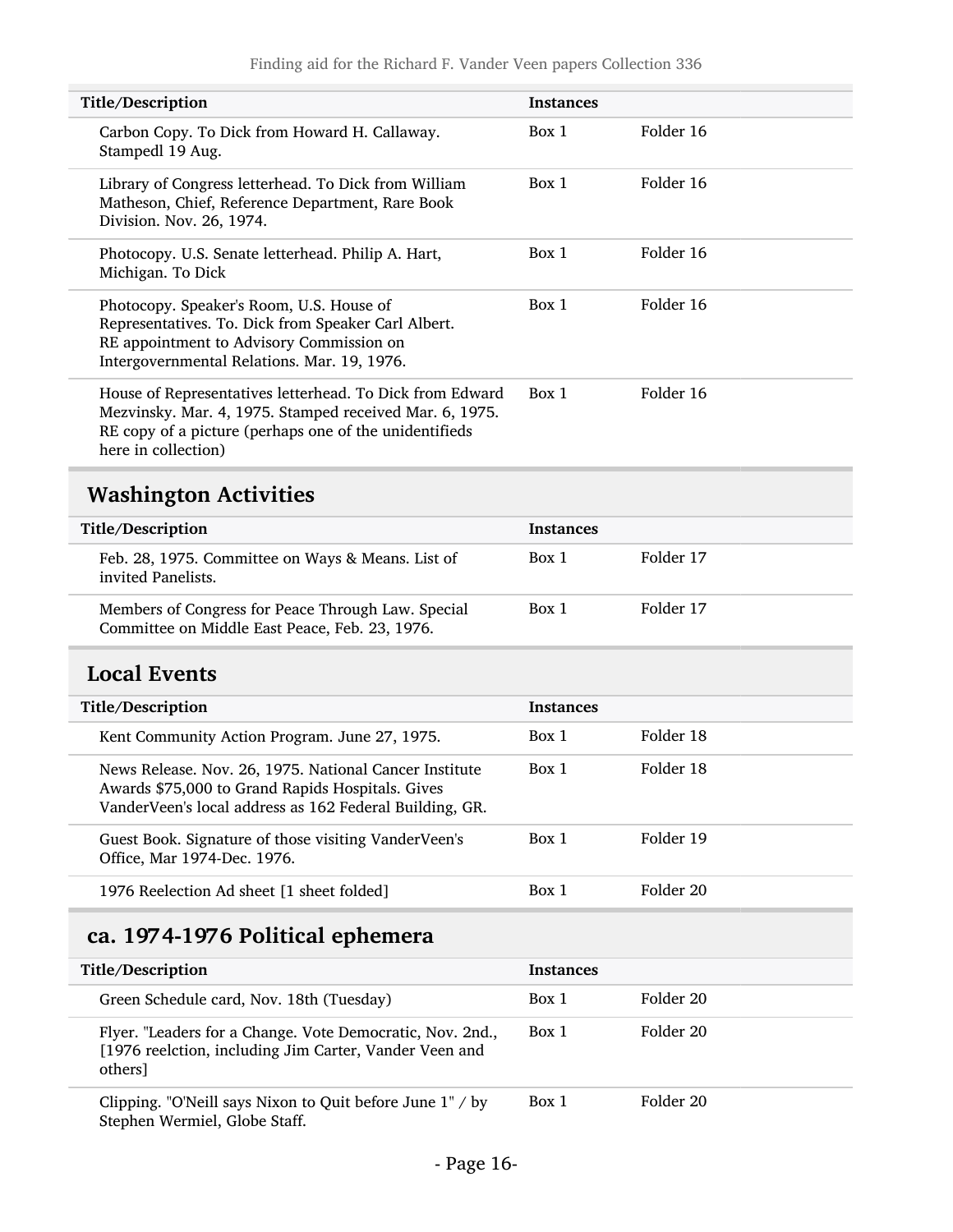### <span id="page-16-0"></span>1978 Campaign Ephemera

| Title/Description                                                                                                | <b>Instances</b> |           |
|------------------------------------------------------------------------------------------------------------------|------------------|-----------|
| Printed flyer with image of VanderVeen "VanderVeen for<br>U.S. Senate. VanderVee '78 Committee. 28th St. S.E. GR | Box 1            | Folder 22 |
| White legal flyer. Feb. 1978. Dear Friend  Letter to<br>voters.                                                  | Box 1            | Folder 22 |
| Yellow legal flyer. Mar./Apr. 1978. a Report on the<br>Campaign.                                                 | Box 1            | Folder 22 |

## <span id="page-16-1"></span>Published campaign ads. Photocopies.

| Title/Description                                                                                                                     | <b>Instances</b> |           |
|---------------------------------------------------------------------------------------------------------------------------------------|------------------|-----------|
| 3 Viewed by Republicans and Democrats alike  GR<br>Press.                                                                             | Box 1            | Folder 22 |
| 3 Dick VanderVeen thinks the best thing about Bob Griffin<br>is his attendance record.                                                | Box 1            | Folder 22 |
| 3 Dick VanderVeen is as progressive as Bob Griffin is<br>backward.                                                                    | Box 1            | Folder 22 |
| 3 Flyer. Photocopy. Effective for Michigan, Effective for<br>the Nation. Let's elect Dick VanderVeen Michigan's near<br>U.S. Senator. | Box 1            | Folder 22 |
| 3 Flyer. Photocopy. Dick VanderVeen, Democrat for U.S.<br>Senate, A Record and a Concern.                                             | Box 1            | Folder 22 |

### <span id="page-16-2"></span>**Certificates**

| Title/Description                                                                                      | <b>Instances</b> |          |
|--------------------------------------------------------------------------------------------------------|------------------|----------|
| Richard Vander Veen and the Vander Veen Center for the<br>Book. Jennifer M. Granholm, Governor. [2004] | Box 4            |          |
| Color laser copies of Certificate above. (2)                                                           | Box 2            | Folder 7 |
| Resolution. Michigan State Waterways Commission.<br>[1988, for his 1985 work]                          | Box 4            |          |
| Certificate of Election. Feb. 18, 1974. (photocopy)                                                    | Box 2            | Folder 1 |

### <span id="page-16-3"></span>Political Ads

| Title/Description                                       | <b>Instances</b> |          |
|---------------------------------------------------------|------------------|----------|
| "I've never voted for a Democrat " Bill Van Oosterhaut. | Box 2            | Folder 2 |
| "Dick VanderVeen's got the right idea " Sam Sella.      | Box 2            | Folder 3 |

## <span id="page-16-4"></span>Invitations, ca. 1974-1978

Title/Description Instances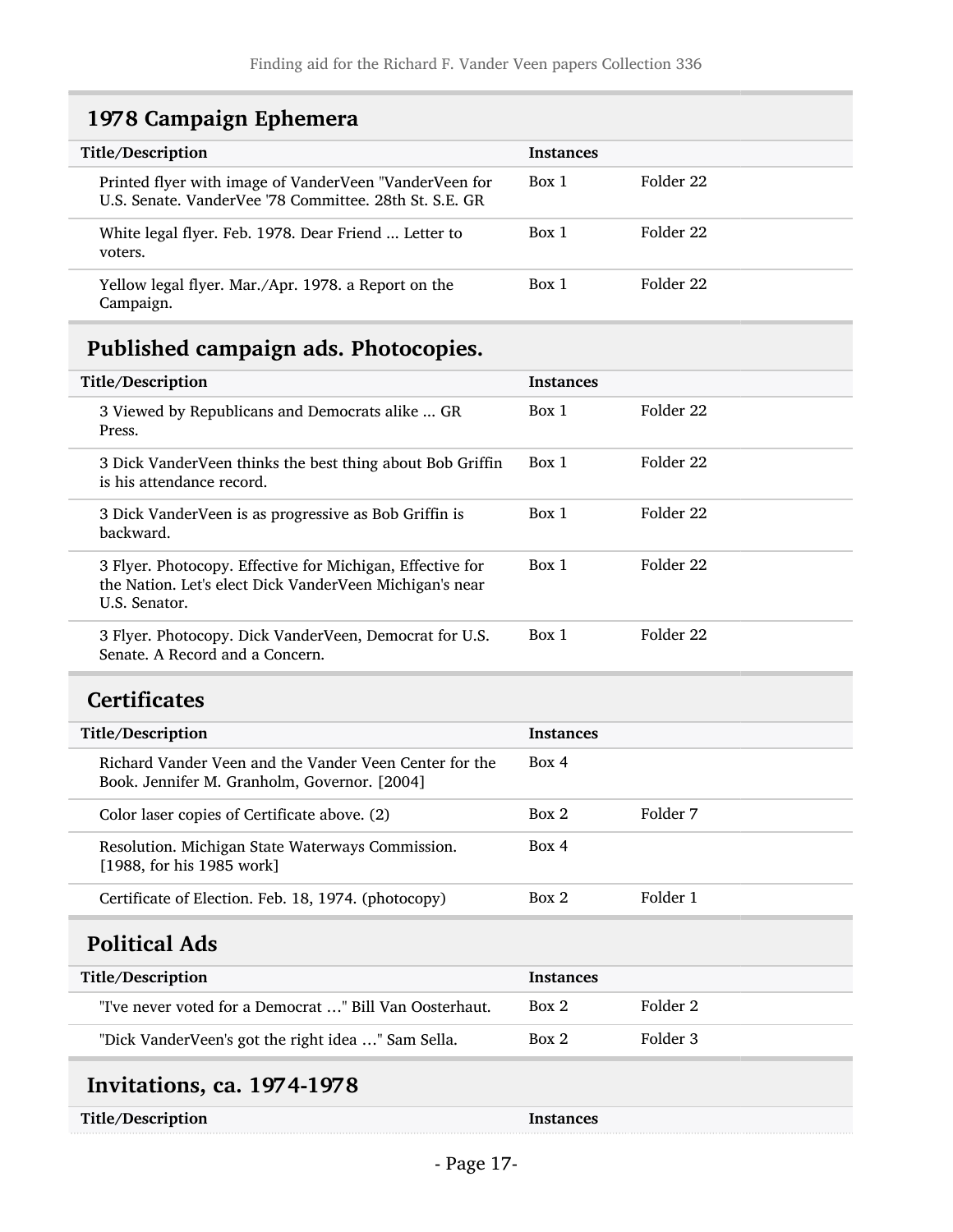| Cocktails at Joyce and David Hecht's, in support of<br>Congressman Dick Vander Veen. Sept. 14, 1974. Orange<br>invitation and gold envelop. Cocktail Birthday Party for<br>Congressman Richard Vander Veen, Nov. 23, 1975 at Flo<br>and Jim Bouwman's. Brown invitation and response card,<br>and a cream colored envelop for each.                                            | Box 2 | Folder 4 |
|--------------------------------------------------------------------------------------------------------------------------------------------------------------------------------------------------------------------------------------------------------------------------------------------------------------------------------------------------------------------------------|-------|----------|
| Cocktail party in honor of U.S. Representative Richard<br>Vander Veen, August 27, 1976, Jim and Nancy Gould.<br>Yellow with black flower. Help us set the course for<br>Congressman Dick VanderVeen. Rose & Abe Drasin, Rana<br>& Joe Schwartz. Cocktails, Oct. 14, 1976. Brown, folding,<br>with historical compus illustration.                                              | Box 2 | Folder 4 |
| The Honorable Richard F. Vander Veen, Representative<br>from the Fifth District of Michigan Cordially invites you<br>to a coctail buffet honoring the Honorable Jerry Brown,<br>Governor of California. Oct. 25, 1976. At the home of Mr.<br>And Mrs. James E. Gould. Formal white invitation card.                                                                            | Box 2 | Folder 4 |
| Sail on to Victory with Dick VanderVeen. Jerrie and Don<br>Waterman. Oct. 29, 1976. Cocktails. Blueline sailing<br>sketch on front.                                                                                                                                                                                                                                            | Box 2 | Folder 4 |
| Cheers for our Congressman. n.d. White with black block<br>lettering. Welcome home Dick and Marion  Reception<br>and Dinner. "76" Committee. Orange heart illustration<br>on front / Design by Steve Frykholm. Welcoming home<br>invitation. Valentine Reception and Dinner, Feb. 14<br>[no year]. Glen and Betsy Boore, at Tommy Branns. On<br>lettering on white card stock. | Box 2 | Folder 4 |
| Candidate for U.S. Senate. Reception. Tom and Claire<br>Geil. Feb. 2, [1978] Beige card stock with brown lettering.<br>Folded map on plain white paper.                                                                                                                                                                                                                        | Box 2 | Folder 4 |
| U.S. Senate. Pizza and Politics. Dr. and Mr. Abraham<br>Becker. Feb. 22 [1978]. Green lettering on crème paper.<br>n.d. Vander Veen Debt burner. Sat. June 25. Picnic.<br>Dorothy and Tex Newman's. No. 193.                                                                                                                                                                   | Box 2 | Folder 4 |

## <span id="page-17-0"></span>Invitations using the Stephen Frykholm graphic

| Title/Description                                                                                                                   | <b>Instances</b>  |  |
|-------------------------------------------------------------------------------------------------------------------------------------|-------------------|--|
| June 4, [1976] Bill Hutchinson and Doug Hillman<br>[reception] "Keeping Congressman Vander Veen in<br>Washington". Peninsular Club. | Folder 5<br>Box 2 |  |
| July 8, 1976. Cocktail Party. Greg and Ginny Purcell.                                                                               | Folder 5<br>Box 2 |  |
| July 17, [1976]. Jim Gordon, Middleville, Michigan.                                                                                 | Folder 5<br>Box 2 |  |
| August 14, 1976. Barbecue. Gary Schenk & Ted Vaugh.                                                                                 | Folder 5<br>Box 2 |  |
| Sept. 18, 1976. Honorable Richard F. Vander Veen<br>invites you to a Brunch with the Honorable elizabeth                            | Folder 5<br>Box 2 |  |

Holtsman, Member of the Committee on the Judiciary. At

the Grand Rapids press Club.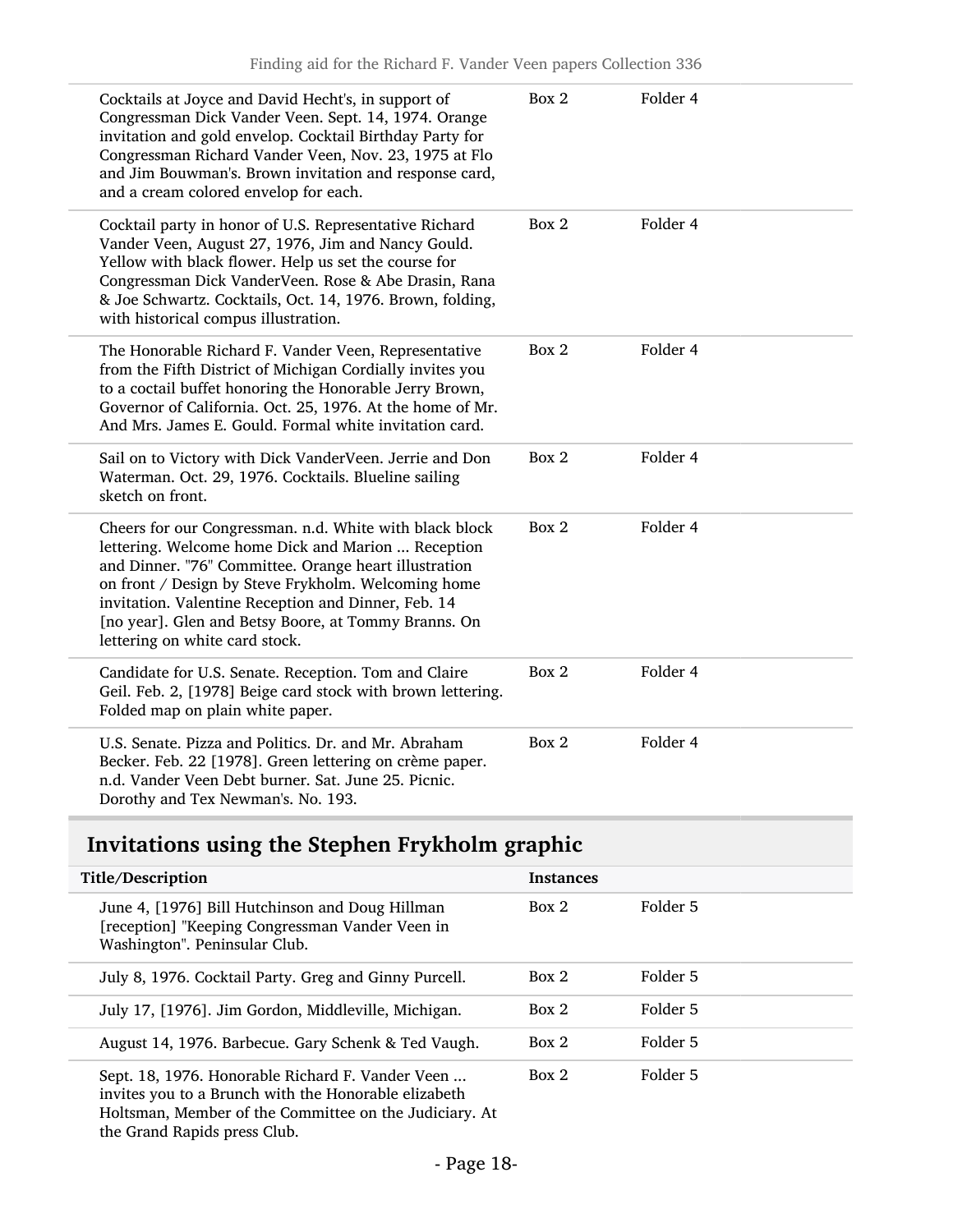| Sept. 24, 1976. Cocktails. University Club. Hosted by the<br>Medical Friends of Vander Veen.             | Box 2 | Folder 5 |
|----------------------------------------------------------------------------------------------------------|-------|----------|
| Oct. 2, 1976. Fundraising dinner for Vander Veen.<br>Honorable John conyers, speaker. Ristorante Holly's | Box 2 | Folder 5 |
| Oct. 17, 1976. Cocktail Buffet. Given by Mike Riolo, Sand<br>Lake.                                       | Box 2 | Folder 5 |
| Nov. 23, [1976] The Campaign is over  celebrate Dick's<br>birthday  Flo and Jim Bouwman's.               | Box 2 | Folder 5 |
| Arr Table of Contents                                                                                    |       |          |

#### <span id="page-18-0"></span>Series IV. Images (Photographs, negatives, etc.)

#### Scope and Contents

This series includes images in various formats, most of which are traditional photographic prints in black & white, with some prints in color, or Fuji Pictography prints from digital scans. Some laser photocopies are included. Other images which are photocopies or laser copies, may be found in the Biographical series above. In some cases the donor has retained the original photograph.

#### <span id="page-18-1"></span>Richard Vanderveen with his brothers, James & Robert. Oversized Photos.

| Title/Description                                                                                        | <b>Instances</b> |
|----------------------------------------------------------------------------------------------------------|------------------|
| Richard, as a child, with his two younger brothers.                                                      | Box 4            |
| Digital copy of a digital or laser copy. Shows three small<br>boys, Richard V. in center. Sepia colored. | Box 4            |

#### <span id="page-18-2"></span>Vanderveen w his brothers.

| Title/Description                                                                                                                    | <b>Instances</b> |          |
|--------------------------------------------------------------------------------------------------------------------------------------|------------------|----------|
| Sons of Frank & Nettie VanderVeen: James, Richard and<br>Robert.                                                                     | $Box\ 3$         | Folder 1 |
| Three sailors. Richard in center. L-R: Bob, Dick & Jim<br>VanderVeen, 520 Fifth St., Muskegon Heights, Mich.<br>1946. WWII era Navy. | Box 3            | Folder 1 |

### <span id="page-18-3"></span>Graduation, University of South Carolina, 1946.

| Title/Description                                                   | <b>Instances</b> |          |
|---------------------------------------------------------------------|------------------|----------|
| Fugi print                                                          | Box 3            | Folder 2 |
| Original                                                            | Box 3            | Folder 2 |
| Young man Vander Veen mounted on blue card, with bio<br>below. n.d. | Box 3            | Folder 3 |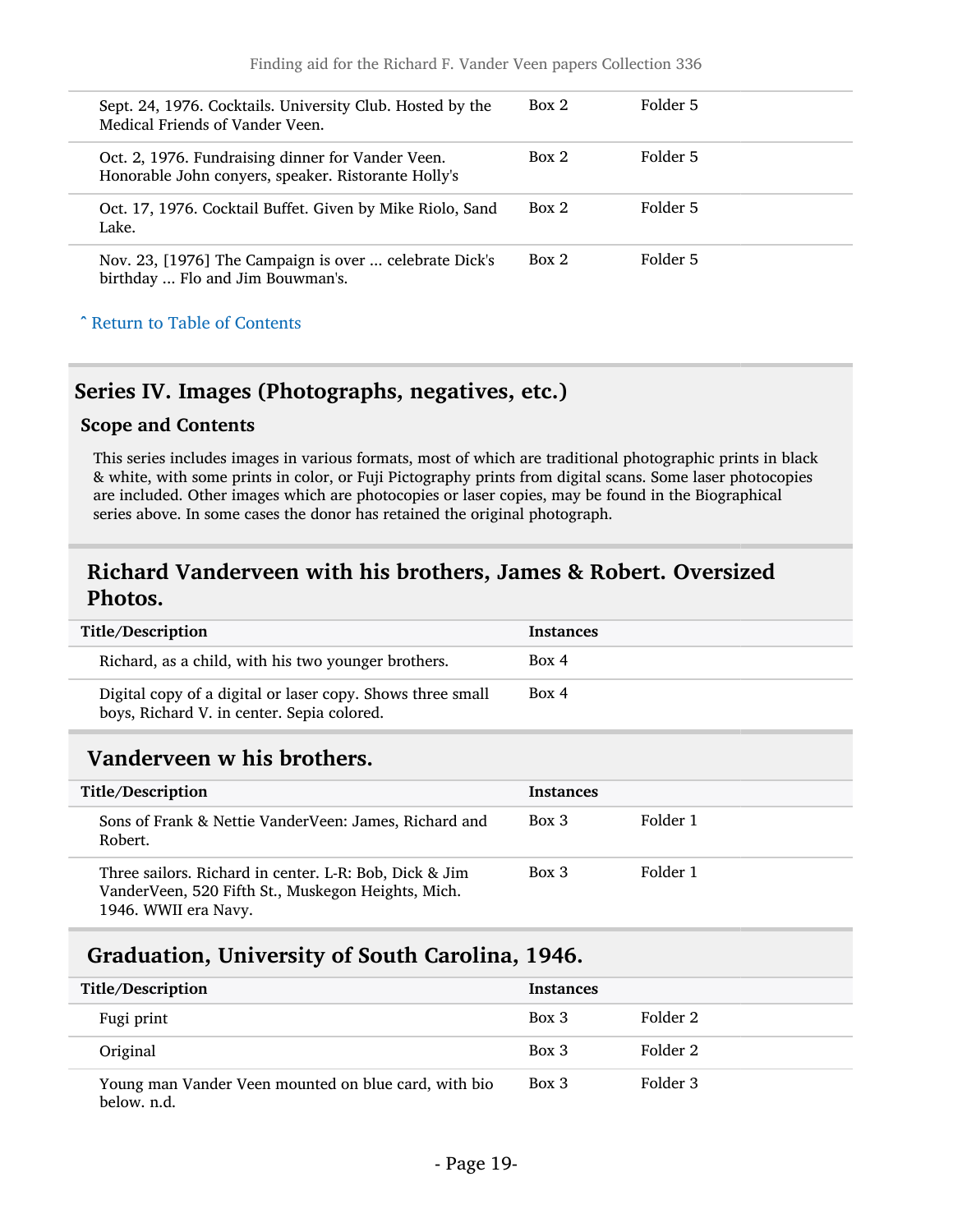<span id="page-19-1"></span><span id="page-19-0"></span>

| Navy, 1950-1952 (4)                                                                        |                         |                       |
|--------------------------------------------------------------------------------------------|-------------------------|-----------------------|
| Title/Description                                                                          | <b>Instances</b>        |                       |
| Fujis                                                                                      | Box 3                   | Folder 4              |
| Originals still w us.                                                                      | Box 3                   | Folder 4              |
| VanderVeen at the Acropolis (2) n.d.                                                       |                         |                       |
| Title/Description                                                                          | <b>Instances</b>        |                       |
| RFV in Greece standing with the Acropolis ruins on a hill<br>behind him in the background. | $Box\ 3$                | Folder 4.5            |
| Similar view, but the structures are larger                                                | Box 3                   | Folder 4.5            |
| Vander Veen family                                                                         |                         |                       |
| Title/Description                                                                          | <b>Instances</b>        |                       |
| Color crosse abota                                                                         | $D_{\alpha x}$ $\Omega$ | $E \sim 1.4 \times E$ |

<span id="page-19-2"></span>

| Color group photo                                                                                                                           | Box 3    | Folder 5 |
|---------------------------------------------------------------------------------------------------------------------------------------------|----------|----------|
| $b/w$ of same image. See copy negative. #4481                                                                                               | $Box\ 3$ | Folder 5 |
| Lawyer with partners, Vander Veen, Freihofer, Cook &<br>Bryant. 1961. L-R: George Cook, Walter Freihofer, Steve<br>Bryant, Dick VanderVeen. | $Box\ 3$ | Folder 6 |

### <span id="page-19-3"></span>Richard Vanderveen with his brothers, James & Robert. Oversized Photos.

| Title/Description                                                                                        | <b>Instances</b> |
|----------------------------------------------------------------------------------------------------------|------------------|
| Richard, as a child, with his two younger brothers.                                                      | Box 4            |
| Digital copy of a digital or laser copy. Shows three small<br>boys, Richard V. in center. Sepia colored. | Box 4            |

### <span id="page-19-4"></span>Vanderveen w his brothers.

| Title/Description                                                                                                                    | <b>Instances</b> |          |
|--------------------------------------------------------------------------------------------------------------------------------------|------------------|----------|
| Sons of Frank & Nettie VanderVeen: James, Richard and<br>Robert.                                                                     | $Box\ 3$         | Folder 1 |
| Three sailors. Richard in center. L-R: Bob, Dick & Jim<br>VanderVeen, 520 Fifth St., Muskegon Heights, Mich.<br>1946. WWII era Navy. | $Box\ 3$         | Folder 1 |

### <span id="page-19-5"></span>Graduation, University of South Carolina, 1946.

| Title/Description | Instances |          |
|-------------------|-----------|----------|
| Fugi print        | Box 3     | Folder 2 |
| Original          | Box 3     | Folder 2 |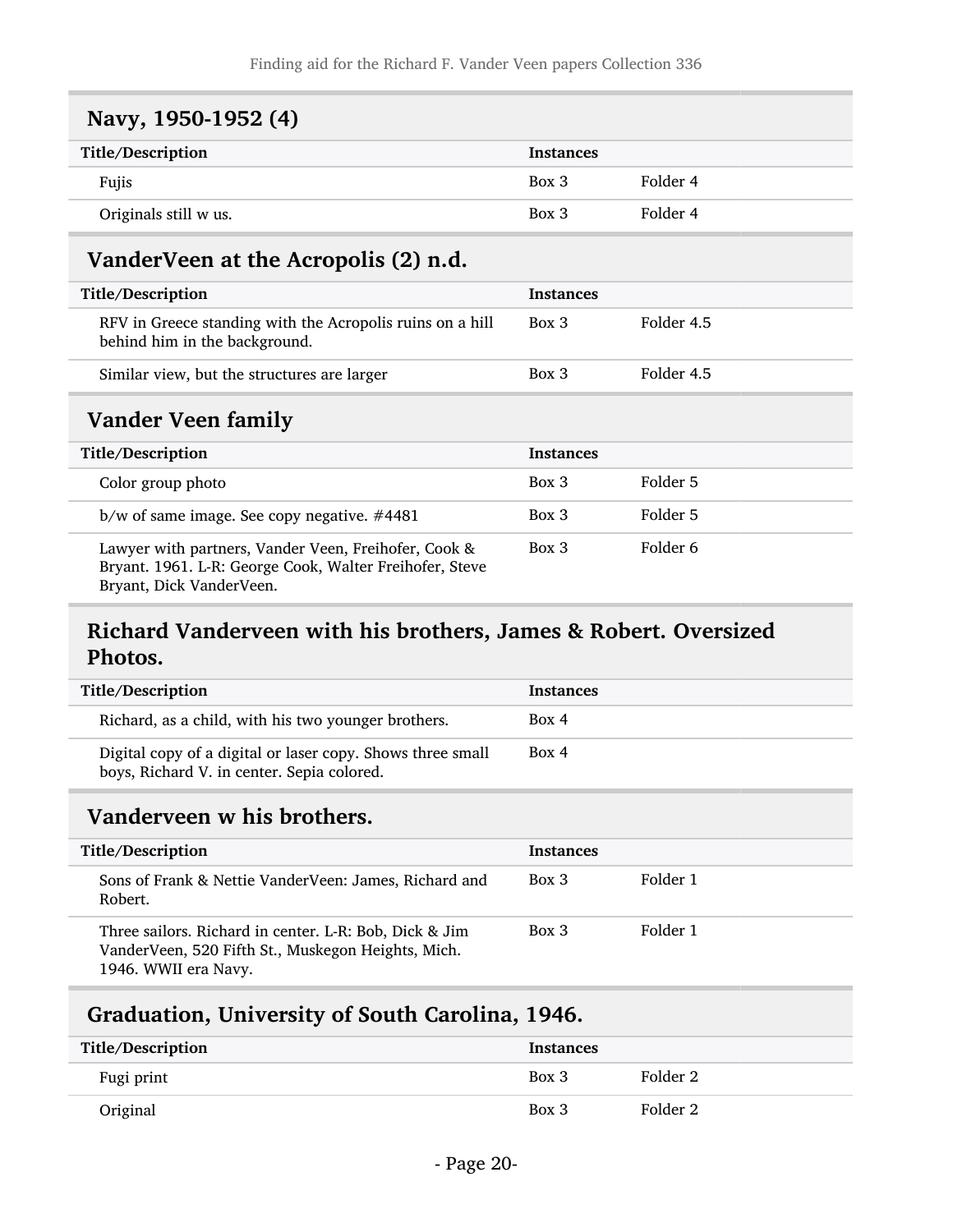| Young man Vander Veen mounted on blue card, with bio | Box 3 | Folder 3 |
|------------------------------------------------------|-------|----------|
| below. n.d.                                          |       |          |

#### <span id="page-20-0"></span>Navy, 1950-1952

| Title/Description     | Instances |          |
|-----------------------|-----------|----------|
| Fujis                 | Box 3     | Folder 4 |
| Originals still w us. | Box 3     | Folder 4 |

### <span id="page-20-1"></span>VanderVeen at the Acropolis, n.d.

| Title/Description                                                                          | <b>Instances</b> |            |
|--------------------------------------------------------------------------------------------|------------------|------------|
| RFV in Greece standing with the Acropolis ruins on a hill<br>behind him in the background. | $Box\ 3$         | Folder 4.5 |
| Similar view, but the structures are larger                                                | $Box\ 3$         | Folder 4.5 |

### <span id="page-20-2"></span>Vander Veen family

| Title/Description                                                                                                                           | <b>Instances</b> |          |
|---------------------------------------------------------------------------------------------------------------------------------------------|------------------|----------|
| Color group photo                                                                                                                           | $Box\ 3$         | Folder 5 |
| $b/w$ of same image. See copy negative. #4481                                                                                               | $Box\ 3$         | Folder 5 |
| Lawyer with partners, Vander Veen, Freihofer, Cook &<br>Bryant. 1961. L-R: George Cook, Walter Freihofer, Steve<br>Bryant, Dick VanderVeen. | $Box\ 3$         | Folder 6 |

## <span id="page-20-3"></span>Founder, Athletic Club, 1966 Celebration

| Title/Description                                                                                                                                                                                                                                                | <b>Instances</b> |          |
|------------------------------------------------------------------------------------------------------------------------------------------------------------------------------------------------------------------------------------------------------------------|------------------|----------|
| Color prints: L-R back row: Unknown, Walter Freihofer,<br>Hunting, Unknown, Bill Remais, Clare Jareki, Bill<br>Seidman, Unknown, Dave Freeman, Peter Cook, Dick<br>VandreVeen, Ellis. L-R front row: Harold Sawyer, Mike<br>Keeler, Dick Gillett, Jim Sebastian. | $Box$ 3          | Folder 7 |
| B/w print. See copy neg. $\#4482$ .                                                                                                                                                                                                                              | $Box$ 3          | Folder 7 |
| Color laser copies                                                                                                                                                                                                                                               | $Box$ 3          | Folder 7 |
| b/w laser copies                                                                                                                                                                                                                                                 | $Box\ 3$         | Folder 7 |
| VanderVeen nortrait nhotos                                                                                                                                                                                                                                       |                  |          |

#### <span id="page-20-4"></span>anderveen portrait photos.

| Title/Description                                                                        | <b>Instances</b> |          |
|------------------------------------------------------------------------------------------|------------------|----------|
| 1975, Stan Jennings Photographer, Washington, D.C.                                       | Box 3            | Folder 8 |
| Congressman Richard F. VanderVeen. Formal portrait<br>photo. Same as image in Coll. 004. | $Box\ 3$         | Folder 8 |
| VanderVeen in shirt sleeve with hands folded in front.                                   | $Box$ 3          | Folder 8 |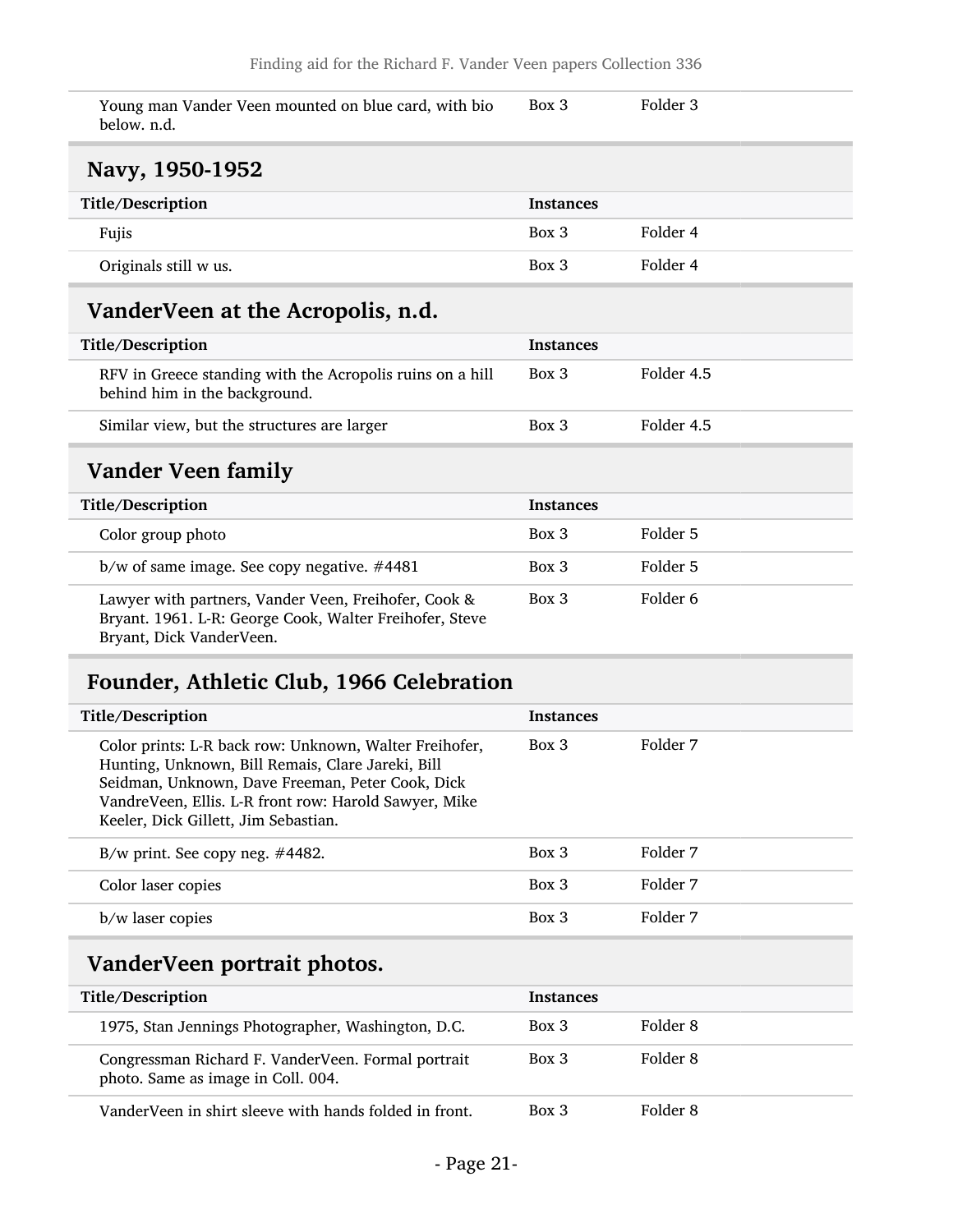| Title/Description                                                                                                                                                                                                                                                               | <b>Instances</b> |            |
|---------------------------------------------------------------------------------------------------------------------------------------------------------------------------------------------------------------------------------------------------------------------------------|------------------|------------|
| <b>Oversized Laser Photocopies</b>                                                                                                                                                                                                                                              |                  |            |
| Possible a Grand Rapids Press or UPI photo. Clipping<br>copy, Dick & Marion with Kennedy at airport, n.d.                                                                                                                                                                       | Box 3            | Folder 9   |
| With John F. Kennedy, VanderVeen seated with John<br>Kennedy and Hart.                                                                                                                                                                                                          | $Box\ 3$         | Folder 9   |
| Michigan Highway Commission, File no. 30423. Jan. 23,<br>1969 image. Bird's eye view of five men standing at the<br>curve of the stairs. Charles Hewitt, Charman is center<br>right in the image, with Vanderveen standing beside him.<br>RFV appointted by Gov. George Romney. | $Box\ 3$         | Folder 8.5 |
| VanderVeen color portrait                                                                                                                                                                                                                                                       | Box 3            | Folder 8   |
| Color. Photo postcard, no addressed. June, 1976.<br>Headshot, laughing?                                                                                                                                                                                                         | $Box\ 3$         | Folder 8   |
| Vanderveen, head shot at a microphone.                                                                                                                                                                                                                                          | Box 3            | Folder 8   |
| Snapshot of Vanderveen seated at a table with multiple<br>microphones. Mar. 1976.                                                                                                                                                                                               | Box 3            | Folder 8   |
| VanderVeen in shirt sleeve smiling.                                                                                                                                                                                                                                             | Box 3            | Folder 8   |
|                                                                                                                                                                                                                                                                                 |                  |            |

<span id="page-21-0"></span>

| Title/Description                                                                                                                                           | Instances |           |
|-------------------------------------------------------------------------------------------------------------------------------------------------------------|-----------|-----------|
| State Congressman VanderVeen, John F. Kennedy, and<br>Senator Hart during the Kennedy's 1960 campaign for<br>President. [see Box 5 for image used in an ad] | Box 4     |           |
| VanderVeen with Jimmy Carter, June 1974. (1) O'neill<br>photo.                                                                                              | $Box\ 3$  | Folder 10 |

## <span id="page-21-1"></span>VanderVeen with Jerry Ford, O'Neill photos.

| Title/Description                                                                                 | <b>Instances</b> |           |
|---------------------------------------------------------------------------------------------------|------------------|-----------|
| RFV & Ford shaking hands.                                                                         | Box 3            | Folder 11 |
| RFV & Ford shaking hands with another man between<br>them.                                        | $Box\ 3$         | Folder 11 |
| Michigan Delegation group photo. Ford center with<br>woman standing left. Vanderveen on left end. | Box 3            | Folder 11 |
| Michigan Delegation group photo. Ford center,<br>Vanderveen second from left.                     | $Box\ 3$         | Folder 11 |

## <span id="page-21-2"></span>Vanderveen with John Dingle and others. O'Neill photos.

| Title/Description                                                                                                | <b>Instances</b> |           |
|------------------------------------------------------------------------------------------------------------------|------------------|-----------|
| John Dingle left, Vanderveen right.                                                                              | Box 3            | Folder 12 |
| Dingle seated, unidentified man with hand on<br>VanderVeen's shoulder, unidentified server behind<br>Vanderveen. | $Box\ 3$         | Folder 12 |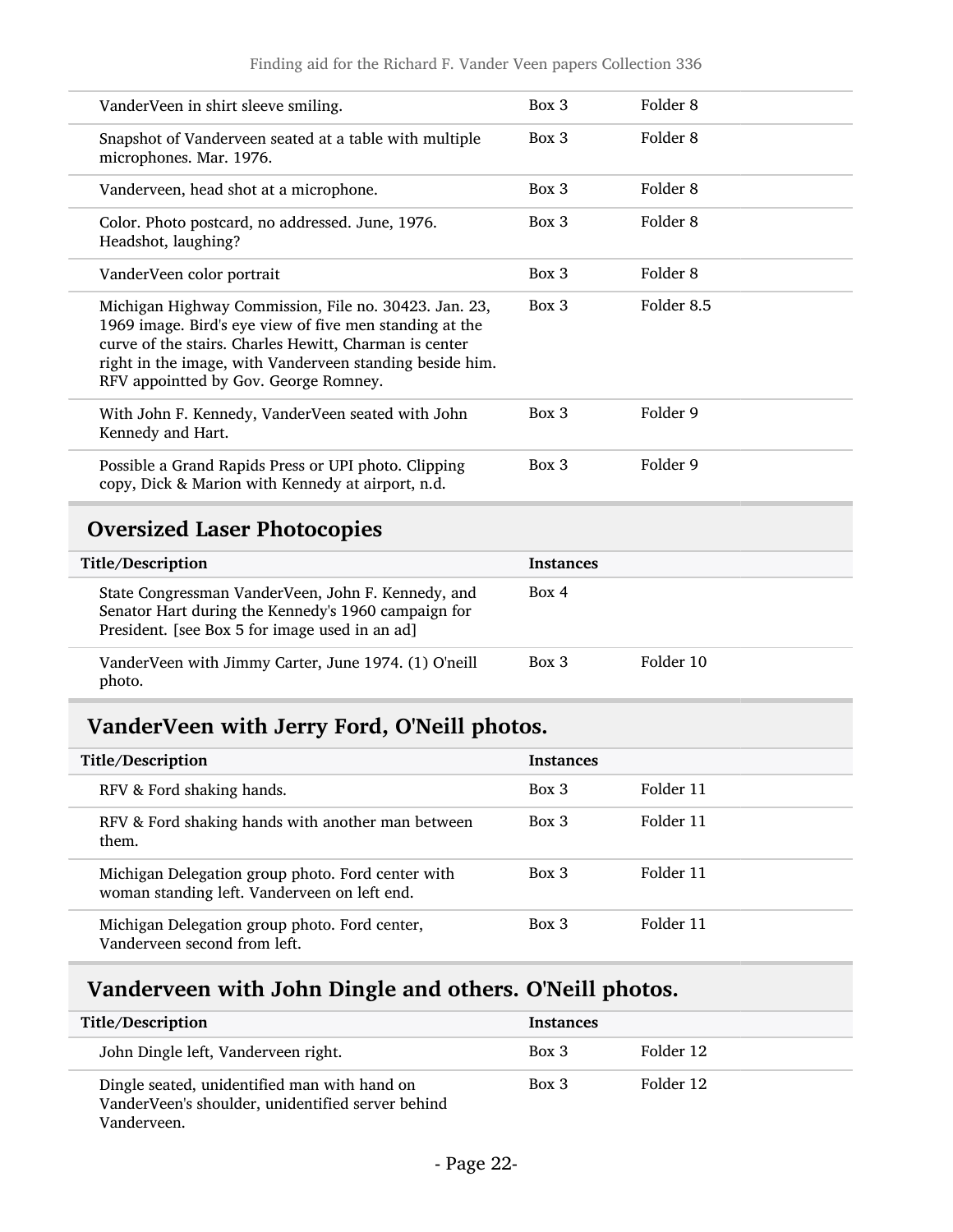| Diggs(?), Dingle and VanderVeen holding the Washington<br>Star News. | Box 3 | Folder 12 |
|----------------------------------------------------------------------|-------|-----------|
| Vanderveen with unidentified politico                                | Box 3 | Folder 13 |

### <span id="page-22-0"></span>VanderVeen with Michigan Governor Milliken, ca. 1974. (2)

| Title/Description                                                                                                                  | <b>Instances</b> |           |
|------------------------------------------------------------------------------------------------------------------------------------|------------------|-----------|
| VanderVeen left with Milliken right, seated at desk.<br>O'Neill photo                                                              | Box 3            | Folder 14 |
| Another view of two at desk with U.S. Flag shown at rear<br>left of VanderVeen.                                                    | Box 3            | Folder 14 |
| State Gaming Commission, ca. 1958(?)-1963, including<br>Governor Milliken standing to the left of Vanderveen in<br>both images (2) | $Box$ 3          | Folder 15 |

## <span id="page-22-1"></span>1974 Congress photos. O'Neill photos b/w (5)

| Title/Description                                                                                                                                                             | <b>Instances</b> |           |
|-------------------------------------------------------------------------------------------------------------------------------------------------------------------------------|------------------|-----------|
| Dick & Marion w Tip O'Neal. Sons Larry, Paul and Dick<br>Vanderveen's father in the background.                                                                               | $Box$ 3          | Folder 16 |
| Group of Michigan electees to Congress on the day of<br>oath taking. L-R: William Ford, Martha Griffith, Richard<br>VanderVeen, Charles Diggs, Senator Riegel. O'Neill photo. | $Box$ 3          | Folder 16 |
| Dick Vanderveen with Congress woman Martha Griffith.                                                                                                                          | $Box$ 3          | Folder 16 |
| Diggs and VanderVeen riding in the Capitol subway.                                                                                                                            | $Box$ 3          | Folder 16 |
| VanderVeen in coat shaking Congressman Diggs hand<br>right, with L-R: Marion Vanderveen, son Larry with back<br>to camera, Betty Hoffman.                                     | Box 3            | Folder 16 |

## <span id="page-22-2"></span>More Washington, 1974-1975

| Title/Description                                                                                                                                                                                                                                    | <b>Instances</b> |           |
|------------------------------------------------------------------------------------------------------------------------------------------------------------------------------------------------------------------------------------------------------|------------------|-----------|
| 1975 w intern, with Capitol Building behind them. O'Neill<br>photo.                                                                                                                                                                                  | Box 3            | Folder 16 |
| Rep. Lucien Nedje from near Detroit left, VanderVeen<br>right. See another view with Nedje at 336-1-4. O'Neill<br>photo.                                                                                                                             | $Box\ 3$         | Folder 16 |
| Archbishop of Cyprus, Makarios left with RFV, 1974.<br>O'Neill photo.                                                                                                                                                                                | $Box\ 3$         | Folder 16 |
| John Blatnik of Minnesota shaking hands with RFV across<br>Blatnik's portrait. Blatnik was Chair of Public Works<br>Committee, on which VanderVeen served. Mrs. Blatnick<br>nominated Mrs. Vandervee for International Club $#1$ .<br>O'Neill photo. | Box 3            | Folder 16 |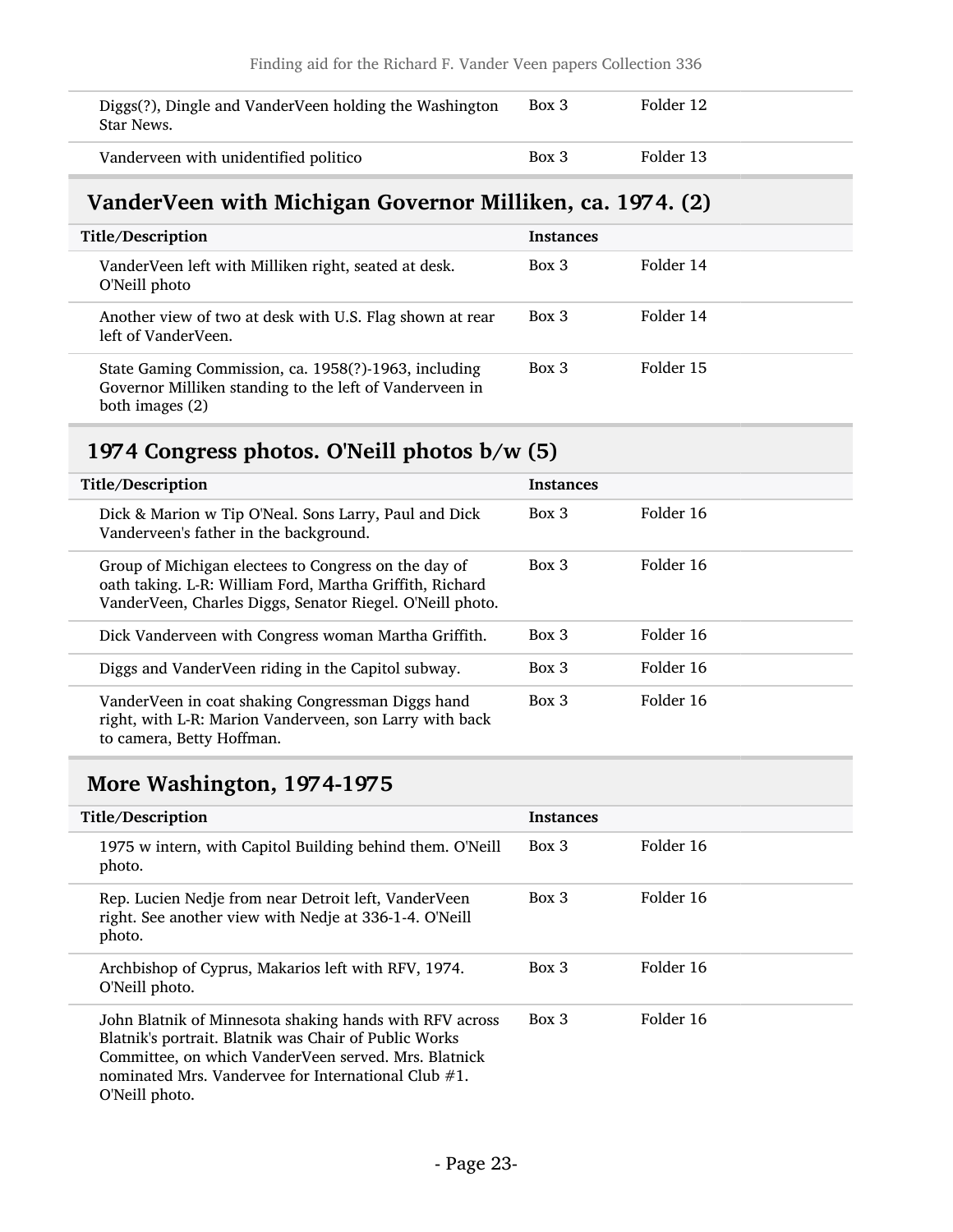| RFV speaking to a bus tour group in a meeting room.<br>O'Neill photo.                                                                                                                                            | $Box\ 3$ | Folder 16 |
|------------------------------------------------------------------------------------------------------------------------------------------------------------------------------------------------------------------|----------|-----------|
| Color photo of RFV right talking with unidentified man in<br>beige suit with yellow shirt at cocktail party. Color photo.                                                                                        | Box 3    | Folder 16 |
| U.S. House of Representatives. Committee on Ways and<br>Means. 2nd Session, 84th Congress, Feb. 1976. Group<br>Photo. Richard VanderVeen is seated on the second row,<br>at the far left in this image. 2006.078 | Box 5    |           |
| Waterways Pennant for Commissioners. Color image of<br>Vanderveen holding the pendant. RFV appointed by Gov.<br>James Blanchard.                                                                                 | Box 3    | Folder 18 |

## <span id="page-23-0"></span>Local Campaigning snapshots

L

| Title/Description                                                                                   | Instances |           |
|-----------------------------------------------------------------------------------------------------|-----------|-----------|
| RFV at podium speaking, on stage with seated group, in<br>front of Wyoming Police Justice Building. | Box 3     | Folder 19 |
| Parade setting. VanderVeen running across street.                                                   | Box 3     | Folder 19 |
| Parade setting. VanderVeen talking to a boy, with fuzzy<br>view of the crowd behind him.            | $Box\ 3$  | Folder 19 |

## <span id="page-23-1"></span>Color Campaigning snapshots, ca. 1976

| Title/Description                                                                                                                            | <b>Instances</b> |           |
|----------------------------------------------------------------------------------------------------------------------------------------------|------------------|-----------|
|                                                                                                                                              |                  |           |
| Photo postcards, colors turning.                                                                                                             | Box 3            | Folder 20 |
| VanderVeen seated at table with multiple microphones.                                                                                        | Box 3            | Folder 20 |
| VanderVeen standing at microphone speaking to group.                                                                                         | $Box$ 3          | Folder 20 |
| Vanderveen talked with unidentified African American<br>male.                                                                                | Box 3            | Folder 20 |
| Marion VanderVeen center wearing red "VanderVeen"<br>button.                                                                                 | Box 3            | Folder 20 |
| VanderVeen standing near smiling African American<br>woman who is wearing a straw hand with a VanderVeen<br>label. [color is mostly red now] | Box 3            | Folder 20 |

## <span id="page-23-2"></span>Campaign candids

| Title/Description                                                                                                                  | <b>Instances</b> |           |
|------------------------------------------------------------------------------------------------------------------------------------|------------------|-----------|
| VanderVeen with marching band members.                                                                                             | Box 3            | Folder 21 |
| VanderVeen with kid in baseball uniform, with ball with<br>"CF" logo. Jules Schick photographs, Philadelphia, Pa.<br>June 3, 1974. | $Box$ 3          | Folder 21 |
| Vander Veen walking on dirt lane with couple, a barn in<br>the background.                                                         | $Box$ 3          | Folder 21 |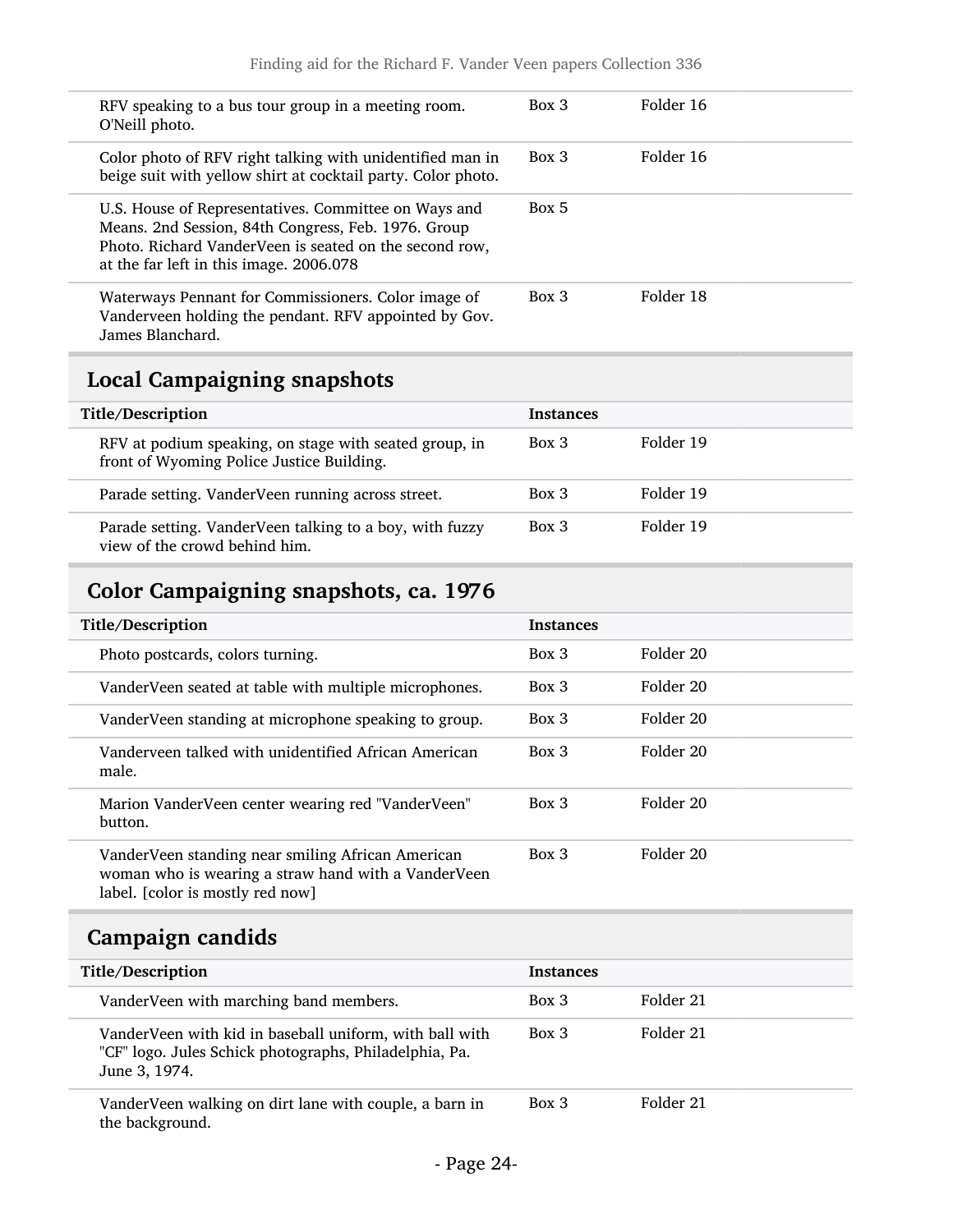Near view of VanderVeen center, with couple above at right, another man at left, and a different warehouse type behind and autos behind.

Box 3 Folder 21

### <span id="page-24-0"></span>1974 Farmers' Market photo used in one of his newsletters. 8X10 b/w

| Title/Description                                                                                                                          | <b>Instances</b> |           |
|--------------------------------------------------------------------------------------------------------------------------------------------|------------------|-----------|
| VanderVeen center talking with a woman a checkered<br>apron left and a man with two baskets right, other<br>displays of vegetables behind. | $Box\ 3$         | Folder 22 |

### <span id="page-24-1"></span>Reference photocopies of images of Vanderveen in other GRPL Collection.

| Title/Description                                                                                                                                                                            | <b>Instances</b>    |                      |
|----------------------------------------------------------------------------------------------------------------------------------------------------------------------------------------------|---------------------|----------------------|
| 297.9.5 & FF.XXX.B. 2 color photographs used in the Jan.<br>18, 2004 Grand Rapids Press article on VanderVeen and<br>the VanderVeen Center for the Book. Grand Rapids Press<br>Collection.   | Box 3               | Folder 23            |
| 138-5-5.                                                                                                                                                                                     | Box 3               | Folder <sub>23</sub> |
| 046-23A-1. January 1975 Procurement conference. 4<br>b/w snapshots of VanderVeen with various individuals<br>and speaking from the podium. Chamber of Commerce<br>Collection.                | Box 3               | Folder 23            |
| 046-20A-26. Vanderveen on the phone with U.S. Flag<br>left and U.S. Capitol visible behind him. Chamber of<br>Commerce Collection.                                                           | Box 3               | Folder <sub>23</sub> |
| 04-13-55. Photo sent to World Affairs Council, Dec. 30,<br>1975. World Affairs Council Collection.                                                                                           | Box 3               | Folder <sub>23</sub> |
| 109-x-x. Images of VanderVeen at various ribbon cuttings<br>for new or renovated Grand Rapids Public Library branch<br>library buildings. 2001-                                              | Box 3               | Folder 23            |
| Dick Vanderveen at far left, next to Andrew Young, 1974<br>Democratic Congressional freshmen members & leaders.                                                                              | Box 4               |                      |
| Dick Vanderveen seated at microphones, 1975 (2 images<br>mounted on board)                                                                                                                   | Box 4               |                      |
| Marion & Richard, ca. 200x, on the former Barbara<br>Streisand Estate in Malibu, California, now part of the<br>Santa Monica Mountain Conservancy, during a Meijer<br>Garden sponsored tour. | Drawer<br>FF.XIII.B |                      |

#### <span id="page-24-2"></span>**Stereocards**

| Title/Description                         | <b>Instances</b> |          |
|-------------------------------------------|------------------|----------|
| 1. Camp at Buck Creek and the Grand River | Box 2            | Folder 9 |
| 2. Macatawa Beach                         | Box 2            | Folder 9 |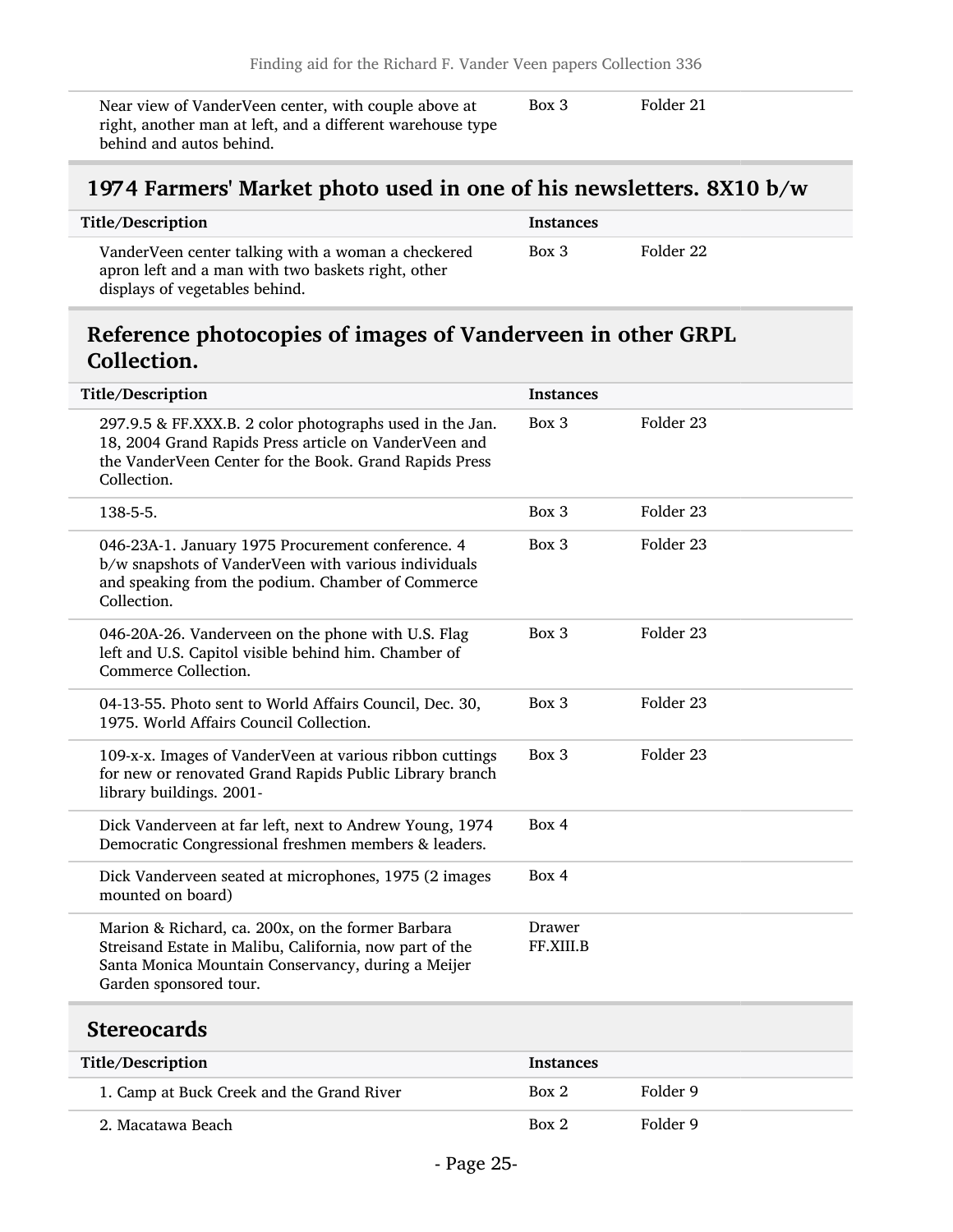| 3. Macatawa life station                         | Box 2 | Folder 9  |
|--------------------------------------------------|-------|-----------|
| 4. Lodge on Black Lake                           | Box 2 | Folder 9  |
| 5. Plaster Creek                                 | Box 2 | Folder 9  |
| 6. Madison Ave. bridge over Plaster Creek        | Box 2 | Folder 10 |
| 7. Grandville                                    | Box 2 | Folder 10 |
| 8. Telephone Rock on Lookout Mountain, Tennessee | Box 2 | Folder 10 |
| 9. Sunset Rock, Lookout Mountain, Tennessee      | Box 2 | Folder 10 |
| 10. Unidentified landscape                       | Box 2 | Folder 10 |

#### ^ [Return to Table of Contents](#page-1-0)

### <span id="page-25-0"></span>Series V. Graphics

#### Scope and Contents

Included here is the political poster designed by Stephen Frykhom. Also included are bumper stickers, political signs, and campaign buttons.

### <span id="page-25-1"></span>A. Bumper Stickers

| Title/Description                                                                                                                                          | <b>Instances</b>           |
|------------------------------------------------------------------------------------------------------------------------------------------------------------|----------------------------|
| Oversized Bumper Sticker sampler                                                                                                                           | Drawer<br>FF.XIII.B        |
| Six different bumper stickers, plus on round graphic<br>with multicolor streams, similar to the Frykhom poster,<br>attached to a light weight beige board. | Drawer<br><b>FF.XIII.B</b> |
| "Vote VanderVeen for U.S. Senate, August 8, 1978 "<br>pencil on back of beige base board.                                                                  | Drawer<br>FF.XIII.B        |
| Vander Veen   U.S. Congress. White on Navy                                                                                                                 | Drawer<br><b>FF.XIII.B</b> |
| Congressman   Vander Veen. Red and Blue on White.                                                                                                          | Drawer<br><b>FF.XIII.B</b> |
| Congressman   Vander Veen. White on blue.                                                                                                                  | Drawer<br><b>FF.XIII.B</b> |
| VanderVeen   U.S. Senate. Red on white.                                                                                                                    | Drawer<br><b>FF.XIII.B</b> |
| Vander Veen   U.S. Senate. White on red.                                                                                                                   | Drawer<br>FF.XIII.B        |
| Vander Veen.   VanderVeen '78 Commiteee - John I<br>Hoffmann, Treasurer. White on red.                                                                     | Drawer<br>FF.XIII.B        |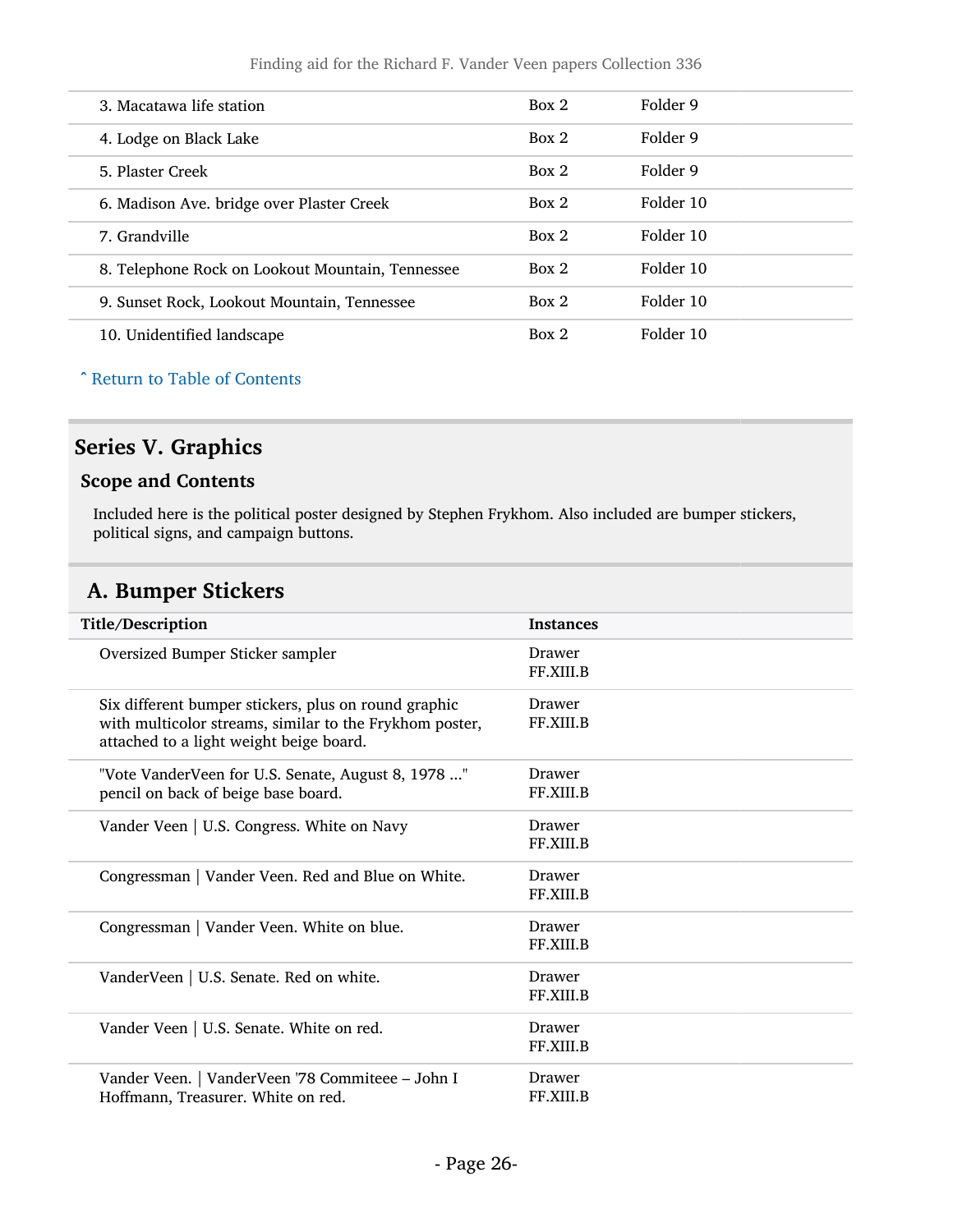| Round graphic. VanderVeen.   Vanderveen '76 Committee | Drawer                     |
|-------------------------------------------------------|----------------------------|
| - John I. Hoffmann, Treasurer.                        | <b>FF.XIII.B</b>           |
| 1 unattached oversized bumper sticker.                | Drawer<br><b>FF.XIII.B</b> |

## Four unattached bumper stickers.

|         | Title/Description                                                                    | <b>Instances</b> |          |
|---------|--------------------------------------------------------------------------------------|------------------|----------|
| orange. | First Your Register   Then You Vote. Black on white or                               | Box 2            | Folder 6 |
|         | VanderVeen   U.S. Senate. Red on white.                                              | Box 2            | Folder 6 |
|         | Congressman Vander Veen. Red and blue on white.                                      | Box 2            | Folder 6 |
|         | Vote  It Improves   Your Constitution!   Michigan<br>Municipal League  White on red. | Box 2            | Folder 6 |

## <span id="page-26-0"></span>B. Political Signs

| Title/Description                                    | Instances                  |
|------------------------------------------------------|----------------------------|
| "Vanderveen. U.S. Congress" Blue lettering on white. | Drawer<br><b>FF.XIII.B</b> |

### <span id="page-26-1"></span>C. Political Poster & memorabilia

| Title/Description                                                                                                                              | <b>Instances</b> |
|------------------------------------------------------------------------------------------------------------------------------------------------|------------------|
| Sign. Robert Vander Laan & Richard Vander Veen Debate,<br>Feb. 7, 1974.                                                                        | Box 4            |
| Political Poster designed by graphic artist Stephen<br>Frykhom (Herman Miller)                                                                 | Box Framed<br>FF |
| "Congressman DICK VANDERVEEN" Has a rainbow of<br>colors (blue, green, yellow, organ red) on a background of<br>white.                         | Box Framed<br>FF |
| Graphic. "Thank you, Betsy, for doing so well your key<br>role in our VV '76 Campaign. Dick VanderVeen Nov. 2,<br>1976. [Betsy Borre] 2004.063 | Box Framed<br>FF |

## <span id="page-26-2"></span>D. Political Realia: Buttons & Badge

| Title/Description                                                                                                                            | <b>Instances</b> |
|----------------------------------------------------------------------------------------------------------------------------------------------|------------------|
| Yellow name badge with black typed lettering and<br>green and red streamers. "Richard F. Vander Veen   U.S.<br>Congressman, Fifth District." | Box 6            |
| Campaign button. Congressman Dick Vanderveen. White<br>on navy.                                                                              | Box 6            |
| Campaign button. Vander Veen. U.S. Congress. Blue on<br>white.                                                                               | Box 6            |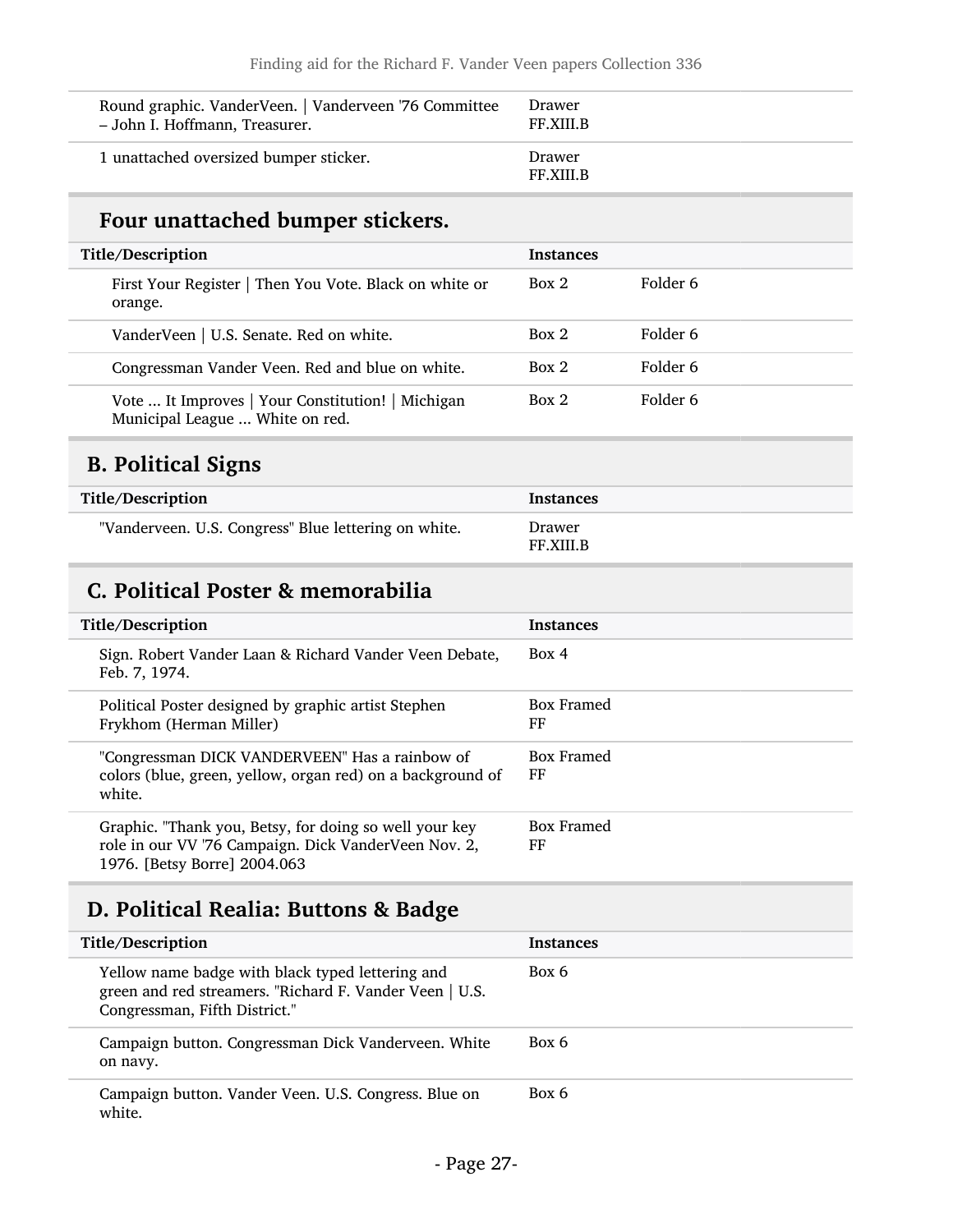| Campaign button. Congressman Vander Veen. Red and<br>blue on marbleized white.      | Box 6 |
|-------------------------------------------------------------------------------------|-------|
| Campaign badge. Metal with folding tab. "I'm Keen for<br>Vander Veen" White on red. | Box 6 |

^ [Return to Table of Contents](#page-1-0)

#### <span id="page-27-0"></span>Series VI. Miscellaneous

#### Scope and Contents

This section includes items related to other VanderVeen endeavors, such as founding the Ryerson Library Foundation, the creation of the VanderVeen Center for the Book, and a few catalogs from VanderVeen's rare book firm. Also, a sound recording for an event at TV Channel 13, which may have to do with VanderVeen's activities to obtain licensing for this Grand Rapids television station.

#### <span id="page-27-1"></span>VanderVeen and Company, rare books

| Title/Description                                                                                         | <b>Instances</b> |             |
|-----------------------------------------------------------------------------------------------------------|------------------|-------------|
| Catalog no. 1, June 1973. (2 copies, 8/25/2006                                                            | Box 1            | Folder 26   |
| Catalog no. 2, n.d. (2 copies, 8/25/2006)                                                                 | Box 1            | Folder 26   |
| AB Bookman's Weekly. Mar. 4, 1974. Photocopy pg. 851.<br>RE VanderVeen's win of Ford seat.                | Box 1            | Folder 26   |
| VanderVeen & Co. Rare Books / Marion VanderVeen<br>[brief history of the VanderVeen book business] [2006] | Box 1            | Folder 26.5 |

#### <span id="page-27-2"></span>VanderVeen, Grand Rapids Public Library Associations.

| Title/Description                                                                    | <b>Instances</b> |           |
|--------------------------------------------------------------------------------------|------------------|-----------|
| Ryerson Foundation Letterhead, [1991-1992] with<br>Richard F. Vander Veen, President | Box 1            | Folder 27 |
| VanderVeen Center for the Book, Grand Rapids Public<br>Library                       | Box 1            | Folder 28 |

#### <span id="page-27-3"></span>Sound Recordings.

| Title/Description                                                                                                                                                                                                                                                                    | <b>Instances</b> |          |
|--------------------------------------------------------------------------------------------------------------------------------------------------------------------------------------------------------------------------------------------------------------------------------------|------------------|----------|
| Sound Recording. "Closer to Your World" Area 13, TV 13.<br>WZZM, Sept. 10, 1973. [kit]                                                                                                                                                                                               | Box 2            | Folder 8 |
| 7" sound recording "Move Closer to Your World"                                                                                                                                                                                                                                       | Box 2            | Folder 8 |
| Flyer "Closer to Your World", including images of<br>numerous individuals (unidentified). Lyrics to music<br>"Move Close to Your World" Composed by Al Ham.<br>Original folder containing the disk and the flyer, which<br>was glued on the inside. This cover has an aerial view of | Box 2            | Folder 8 |

TV 13 building on the back.